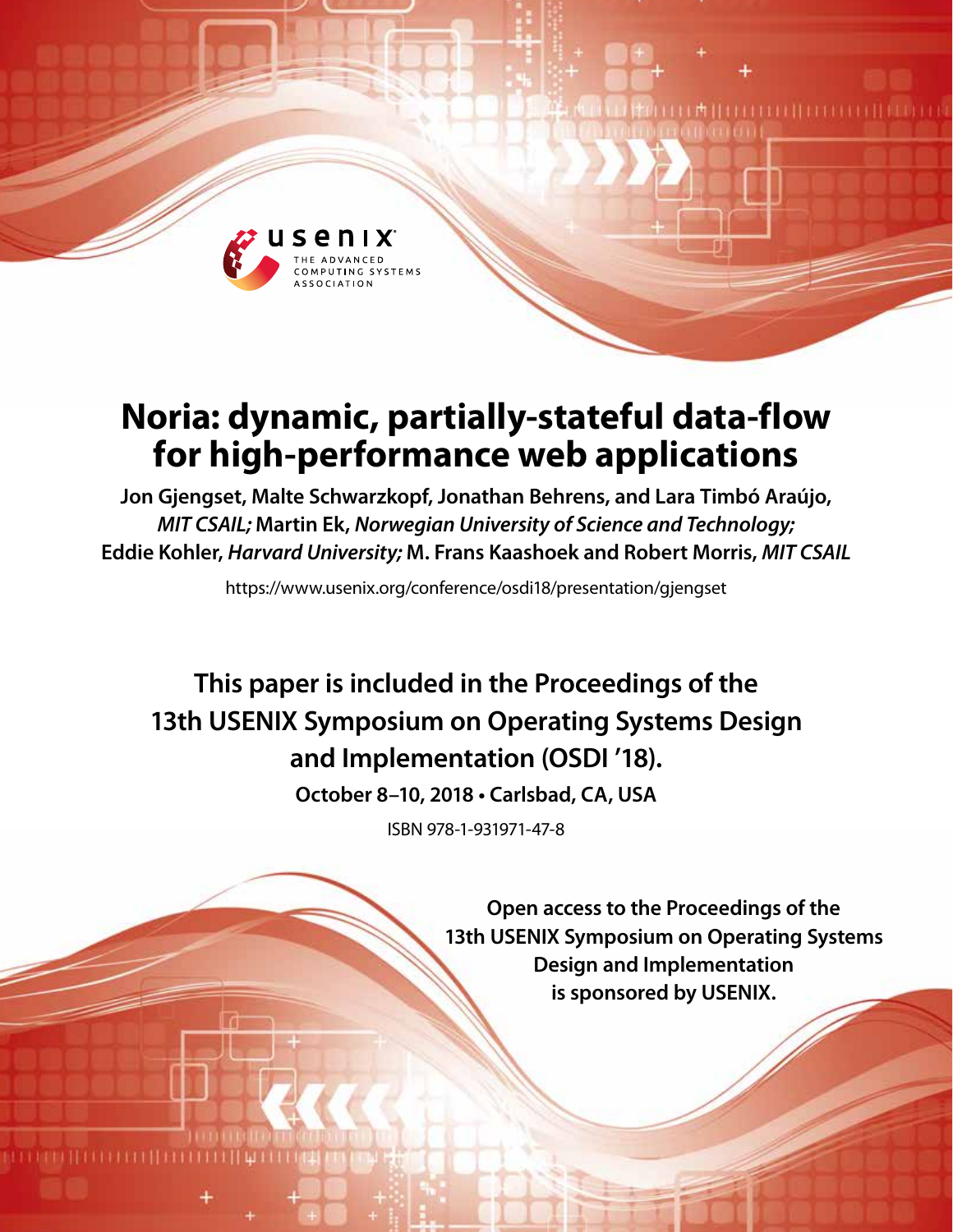## Noria: dynamic, partially-stateful data-flow for high-performance web applications

Jon Gjengset ∗ Malte Schwarzkopf ∗ Jonathan Behrens Lara Timbó Araújo Martin Ek† Eddie Kohler‡ M. Frans Kaashoek Robert Morris *MIT CSAIL* † *Norwegian University of Science and Technology* ‡ *Harvard University*

## Abstract

We introduce *partially-stateful data-flow*, a new streaming data-flow model that supports eviction and reconstruction of data-flow state on demand. By avoiding state explosion and supporting live changes to the data-flow graph, this model makes data-flow viable for building long-lived, low-latency applications, such as web applications. Our implementation, *Noria*, simplifies the backend infrastructure for read-heavy web applications while improving their performance.

A Noria application supplies a relational schema and a set of parameterized queries, which Noria compiles into a data-flow program that pre-computes results for reads and incrementally applies writes. Noria makes it easy to write high-performance applications without manual performance tuning or complex-to-maintain caching layers. Partial statefulness helps Noria limit its in-memory state without prior data-flow systems' restriction to windowed state, and helps Noria adapt its data-flow to schema and query changes while on-line. Unlike prior data-flow systems, Noria also shares state and computation across related queries, eliminating duplicate work.

On a real web application's queries, our prototype scales to  $5\times$  higher load than a hand-optimized MySQL baseline. Noria also outperforms a typical MySQL/memcached stack and the materialized views of a commercial database. It scales to tens of millions of reads and millions of writes per second over multiple servers, outperforming a state-of-the-art streaming data-flow system.

## 1 Introduction

Web applications must serve many users at low latency. They respond to each user request using data queried from backend stores, usually relational databases. The vast majority of such store accesses are reads, and evaluating them as repeated queries over the normalized schema of a relational database is inefficient [54, 57]. Hence, many applications explicitly include precomputed query results in their database schemas, or cache such results in separate key-value stores [8, 54]. For example, the Lobsters news aggregator [43] stores stories' computed vote counts and "hotness" in separate table columns to avoid re-computing them on every page load [42]. As each vote is reflected in several places, application logic must explicitly update computed columns every time a value changes. Hence, pre-computation complicates both application reads and writes. In general, developers must choose between convenient, but slow, "natural" relational queries (*e.g.*, with inline aggregations), and increased performance at the cost of application and deployment complexity (*e.g.*, due to caching).

Noria applications do not need to choose. Noria exposes a high-level query interface (SQL), but unlike in conventional systems, Noria accelerates the execution of even complex natural queries by answering with pre-computed results where possible. At its core, Noria runs a continuous, but dynamically changing, *dataflow computation* that combines the persistent store, the cache, and elements of application logic. Each write to Noria streams through a joint data-flow graph for the current queries and incrementally updates the cached, eventually-consistent internal state and query results.

Making this approach work for web applications is challenging. A naïve implementation might maintain unbounded pre-computed state, causing unacceptable space and time overhead, so Noria must limit its state size. Writes can update many pre-computed results, so Noria must ensure that writes are fast and avoid unnecessary work. Finally, since many web applications frequently change their queries [20, 61], Noria must accommodate changes without iterating over all data.

Existing data-flow systems either cannot perform finegrained incremental updates to state [36, 52, 75], or limit the growth of operator state using "windowed" state (*e.g.*, this week's stories). This bounds their memory footprint but prohibits reading older data [11, 39, 46, 51]. Noria's data-flow operator state is *partial* instead of windowed, retaining only the subset of records that the application has queried. This is possible thanks to a new, *partially-stateful* data-flow model: when in need of missing state, operators request an *upquery* that derives the missing records from upstream state. Ensuring correctness with this model requires careful attention to invariants, as ordinary updates and upqueries can race. With-

<sup>∗</sup> equal contribution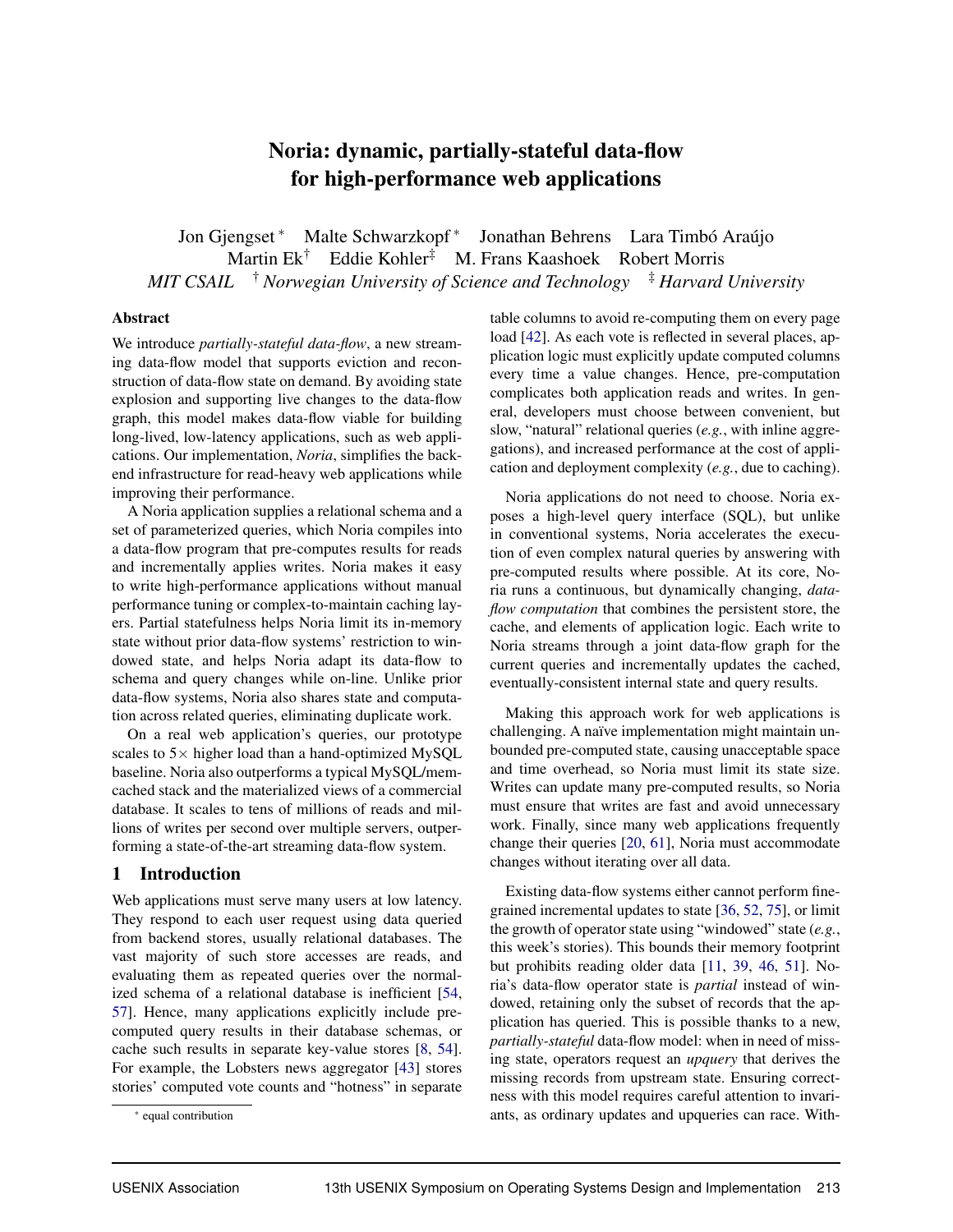



(c) Noria: stateful data-flow operators pre-compute data for reads incrementally; data-flow change supports new queries.

Figure 1: Overview of how current website backends and Noria process frontend reads and writes.

out care, such races could produce permanently incorrect state, and therefore incorrect cached query results.

The state that Noria keeps is similar to a materialized view, and its data-flow processing is akin to view maintenance [2, 37]. Noria demonstrates that, contrary to conventional wisdom, maintaining materialized views for all application queries is feasible. This is possible because partially-stateful operators can evict rarely-used state, and discard writes for that state, which reduces state size and write load. Noria further avoids redundant computation and state by jointly optimizing its queries to merge overlapping data-flow subgraphs.

Few existing streaming data-flow systems can change their queries and input schemas without downtime. For example, Naiad must re-start to accommodate changes, and Spark's Structured Streaming must restart from a checkpoint [18]. Noria, by contrast, adapts its data-flow to new queries without interrupting existing clients. It applies changes while retaining existing state and while remaining live for reads throughout. Writes from current clients see sub-second interruptions in the common case.

Noria's techniques remain compatible with traditional parallel and distributed data-flow, and allow Noria to parallelize and scale fine-grained, partially materialized view maintenance over multiple cores and machines.

In summary, Noria makes four principal contributions:

- 1. the partially-stateful data-flow model, its correctness invariants, and a conforming system design;
- 2. automatic merge-and-reuse techniques for dataflow subgraphs in joint data-flows over many queries, which reduce processing cost and state size;
- 3. near-instantaneous, dynamic transitions for dataflow graphs in response to changes to queries or schema without loss of existing state; and
- 4. a prototype implementation and an evaluation that demonstrates that practical web applications benefit from Noria's approach.

Our Noria prototype exposes a backwards-compatible MySQL protocol interface and can serve real web applications with minimal changes, although its benefits increase for Noria-optimized applications. When serving the Lobsters web application on a single Amazon EC2 VM, our prototype outperforms the default MySQLbased backend by  $5 \times$  while simultaneously simplifying the application (§8.1). For a representative query, our prototype outperforms the widely-used MySQL/memcached stack and the materialized views of a commercial database by  $2{\text -}10\times$  (§8.2). It also scales the query to millions of writes and tens of millions of reads per second on a cluster of EC2 VMs, outperforming a stateof-the-art data-flow system, differential dataflow [46, 51] (§8.3). Finally, our prototype adapts the data-flow without any perceptible downtime for reads or writes when transitioning the same query to a modified version (§8.5).

Nevertheless, our current prototype has some limitations. It only guarantees eventual consistency; its eviction from partial state is randomized; it is inefficient for sharded queries that require shuffles in the data-flow; and it lacks support for some SQL keywords. We plan to address these limitations in future work.

## 2 Background

We now explain how current website backends and Noria process data. Figure 1 shows an overview.

Many web applications use a relational database to store and query data (Figure 1a). Page views generate database queries that frequently require complex computation, and the query load tends to be read-heavy. Across one month of traffic data from a HotCRP site and the production deployment of Lobsters [32], 88% to 97% of queries are reads (SELECT queries), and these reads consume 88% of total query execution time in HotCRP. Since read performance is important, application developers often manually optimize it. For example, Lobsters stores individual votes for stories in a votes table, but also stores per-story vote counts as a column in the stories table. This speeds up read queries of vote counts, but "de-normalizes" the schema and complicates vote writes, which must update the derived counts.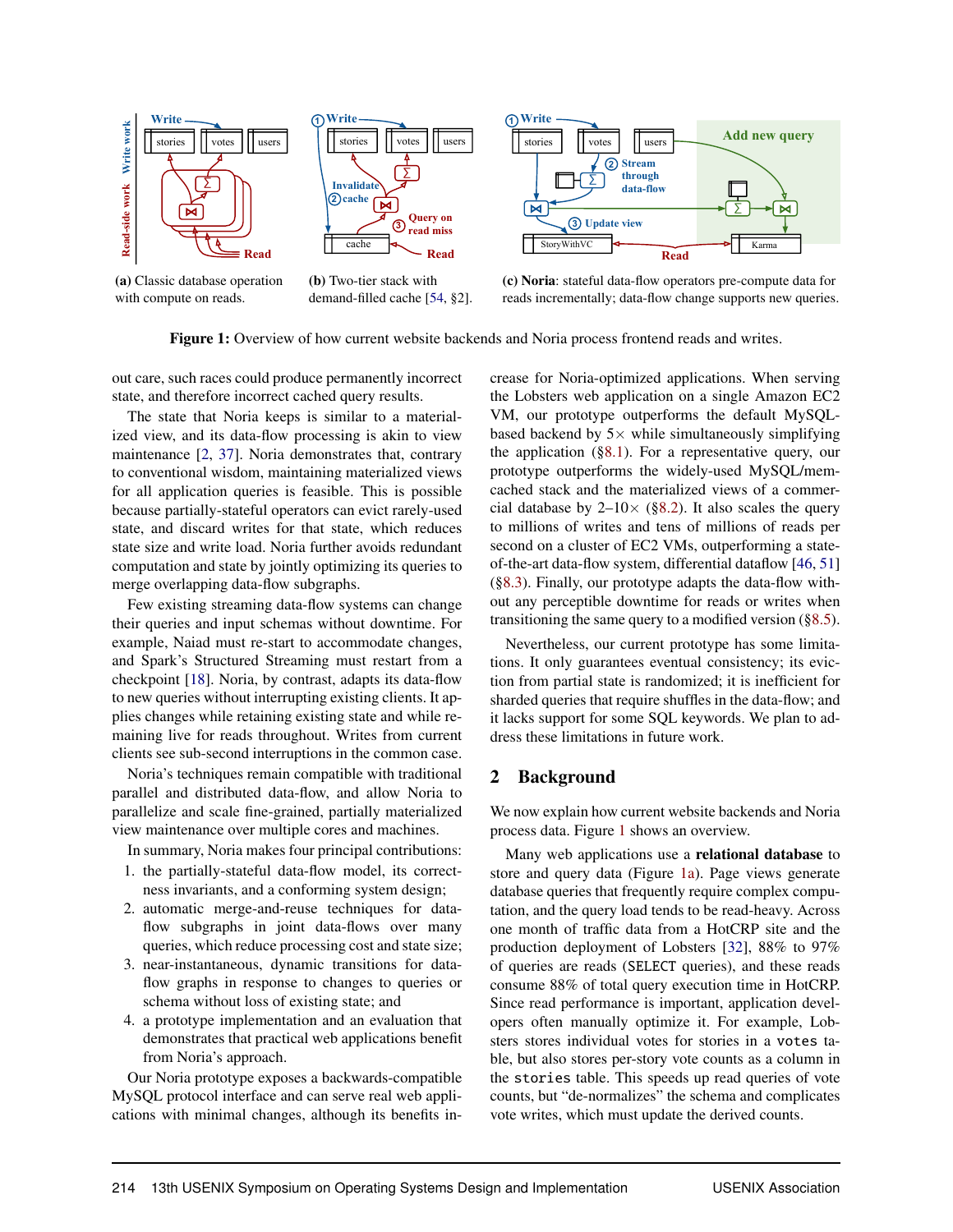Websites often deploy an **in-memory key-value** cache (like Redis, memcached, or TAO [8]) to speed up common-case read queries (Figure 1b). Such a cache avoids re-evaluating the query when the underlying records are unchanged. However, the application must invalidate or replace cache entries as the records change. This process is error-prone and requires complex application-side logic [37, 48, 57, 64]. For example, developers must carefully avoid performance collapse due to "thundering herds" (*viz.*, many database queries issued just after an invalidation) [54, 57]. Since the cache can return stale records, reads are eventually-consistent.

Some sites use stream-processing systems [13, 39] to maintain results for queries whose re-execution over all past data is infeasible. One major problem for these systems is that they must maintain *state* at some operators, such as aggregations. To avoid unbounded growth, existing systems "window" this state by limiting it to the most recent records. This makes it difficult for a stream processor to serve the general queries needed for websites, which need to access older as well as recent state. Moreover, stream processors are less flexible than a database that can execute any relational query on its schema: introducing a new query often requires a restart.

Noria, as shown in Figure 1c, combines the best of these worlds. It supports the fast reads of key-value caches, the efficient updates and parallelism of streaming data-flow, and, like a classic database, supports changing queries and base table schemas without downtime.

## 3 Noria design

Noria is a stateful, dynamic, parallel, and distributed data-flow system designed for the storage, query processing, and caching needs of typical web applications.

#### 3.1 Target applications and deployment

Noria targets read-heavy applications that tolerate eventual consistency. Many web applications fit this model: they accept the eventual consistency imposed by caches that make common-case reads fast [15, 19, 54, 72]. Noria's current design primarily targets relational operators, rather than the iterative or graph computations that are the focus of other data-flow systems [46, 51], and processes structured records in tabular form [12, 16]. Large blobs (*e.g.*, videos, PDF files) are best stored in external blob stores [7, 24, 50] and referenced by Noria's records.

Noria runs on one or more multicore servers that communicate with clients and with one another using RPCs. A Noria deployment stores both *base tables* and *derived views*. Roughly, base tables contain the data typically stored persistently, and derived views hold data an application might choose to cache. Compared to conventional database use, Noria base tables might be smaller, as Noria derives data that an application may otherwise pre-

```
/* base tables */
2 CREATE TABLE stories
    (id int, author int, title text, url text);
  CREATE TABLE votes (user int, story_id int);
  CREATE TABLE users (id int, username text);
  /* internal view: vote count per story */CREATE INTERNAL VIEW VoteCount AS
    SELECT story_id, COUNT(*) AS vcount
     FROM votes GROUP BY story_id;
  /* external view: story details *11 CREATE VIEW StoriesWithVC AS
12 SELECT id, author, title, url, vcount
     FROM stories
14 JOIN VoteCount ON VoteCount.story_id = stories.id
    WHERE stories.id = ?;
```
Figure 2: Noria program for a key subset of the Lobsters news aggregator [43] that counts users' votes for stories.

compute and store in base tables for performance. Views, by contrast, will likely be larger than a typical cache footprint, because Noria derives more data, including some intermediate results. Noria stores base tables persistently on disk, either on one server or sharded across multiple servers, but stores views in server memory. The application's working set in these views should fit in memory for good performance, but Noria reduces memory use by only materializing records that are actually read, and by evicting infrequently-accessed data.

#### 3.2 Programming interface

Applications interact with Noria via an interface that resembles parameterized SQL queries. The application supplies a *Noria program*, which registers base tables and views with parameters supplied by the application when it retrieves data. Figure 2 shows an example Noria program for a Lobsters-like news aggregator application (? is a parameter). The Noria program includes base table definitions, *internal* views used as shorthands in other expressions, and *external* views that the application later queries. Internally, Noria instantiates a data-flow to continuously process the application's writes through this program, which in turn maintains the external views.

To retrieve data, the application supplies Noria with an external view identifier (*e.g.*, StoriesWithVC) and one or more sets of parameter values. Noria then responds with the records in the view that match those values. To modify records in base tables, the application performs insertions, updates, and deletions, similar to a SQL database. Noria applies these changes to the appropriate base tables and updates dependent views.

The application may change its Noria program to add new views, to modify or remove existing views, and to adapt base table schemas. Noria expects such changes to be common and aims to complete them quickly. This contrasts with most previous data-flow systems, which lack support for efficient changes without downtime.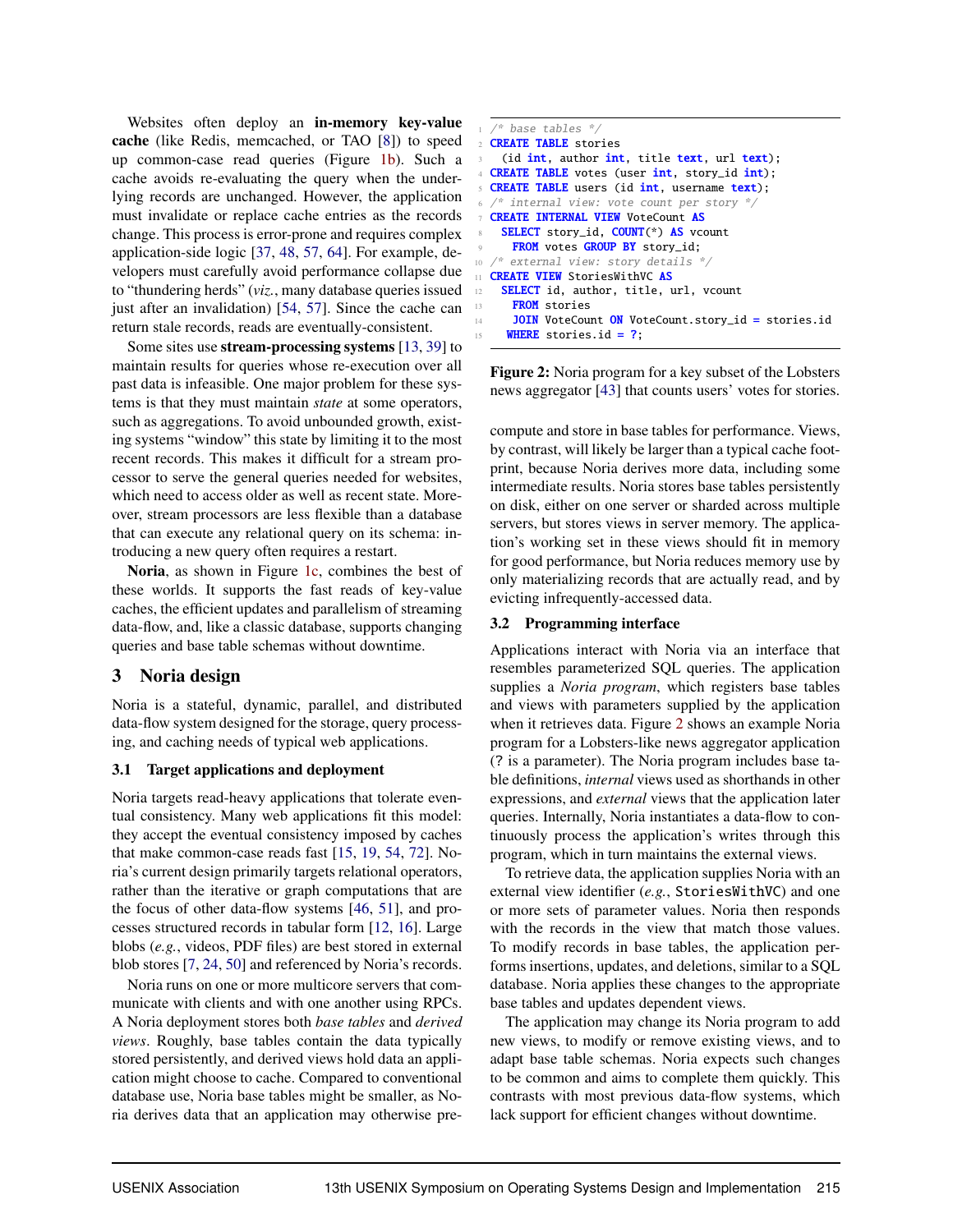

record from upstream state to produce a join result (II). Figure 3: Noria's data-flow operators can query into upstream state: a join issues an upquery (I) to retrieve a

In addition to its native SQL-based query interface, Noria provides an implementation of the MySQL binary protocol, which allows existing applications that use prepared statements against a MySQL database to interact with Noria without further changes. The adapter turns ad-hoc queries and prepared SQL statements into writes to base tables, reads from external views, and incrementally effects Noria program changes. Noria supports much, but not all, SQL syntax. We discuss the experience of building and porting applications in §7.

#### 3.3 Data-flow execution

Noria's data-flow is a directed acyclic graph of relational operators such as aggregations, joins, and filters. Base tables are the roots of this graph, and external views form the leaves. Noria extends the graph with new base tables, operators, and views as the application adds new queries.

When an application write arrives, Noria applies it to a durable base table and injects it into the data-flow as an *update*. Operators process the update and emit derived updates to their children; eventually updates reach and modify the external views. Updates are *deltas* [46, 60] that can add to, modify, and remove from downstream state. For example, a count operator emits deltas that indicate how the count for a key has changed; a join may emit an update that installs new rows in downstream state; and a deletion from a base table generates a "negative" update that revokes derived records. Negative updates remove entries when Noria applies them to state, and retain their negative "sign" when combined with other records (*e.g.*, through joins). Negative updates hold exactly the same values as the positives they revoke and thus follow the same data-flow paths.

Noria supports *stateless* and *stateful* operators. Stateless operators, such as filters and projections, need no context to process updates; stateful operators, such as count, min/max, and top-*k*, maintain state to avoid inefficient re-computation of aggregate values from scratch. Stateful operators, like external views, keep one or more indexes to speed up operation. Noria adds indexes based on *indexing obligations* imposed by operator semantics; for example, an operator that aggregates votes by user ID requires a user ID index to process new votes efficiently.

In most stream processors, join operators keep a windowed cache of their inputs [3, 76], allowing an update arriving at one input to join with all relevant state from the other. In Noria, joins instead perform *upqueries*, which are requests for matching records from stateful ancestors (Figure 3): when an update arrives at one join input, the join looks up the relevant state by querying its other inputs. This reduces Noria's space overhead, since joins often need not store duplicate state, but requires care in the presence of concurrent updates, an issue further discussed in §4. Upqueries also impose indexing obligations that Noria detects and satisfies.

#### 3.4 Consistency semantics

To achieve high parallel processing performance, Noria's data-flow avoids global progress tracking or coordination. An update injected by a base table takes time to propagate through the data-flow, and the update may appear in different views at different times. Noria operators and the contents of its external views are *eventuallyconsistent*. Eventual consistency is attractive for performance and scalability, and is sufficient for many web applications [15, 54, 72].

Noria does ensure that if writes quiesce, all external views eventually hold results that are the same as if the queries had been executed directly against the base table data. Making this work correctly requires some care. Like most data-flow systems, Noria requires that operators are deterministic functions over their own state and the inputs from their ancestors. In addition, Noria must avoid races between updates and upqueries; avoid reordering updates on the same data-flow path; and resolve races between related updates that arrive independently at multi-ancestor operators via different data-flow paths. Consider an OR that combines filters using a union operator, or a join between data-flow paths connected to the same base table: such operators' final output (and state) must be commutative over the order in which updates arrive at their inputs. The standard relational operators Noria supports have this property.

Web applications sometimes rely on database transactions, *e.g.*, to atomically update pre-computed values. Noria approach's is compatible with basic, optimistically-concurrent multi-statement transactions, but Noria also often obviates the need for them. For example, Lobsters uses transactions only to avoid writewrite conflicts on vote counts and stories' "hotness" scores. A multi-statement transaction is required only because baseline Lobsters pre-computes hotness for performance. Noria instead computes hotness in the data-flow, which avoids write-write conflicts without a transaction, albeit at the cost of eventual consistency for reads. We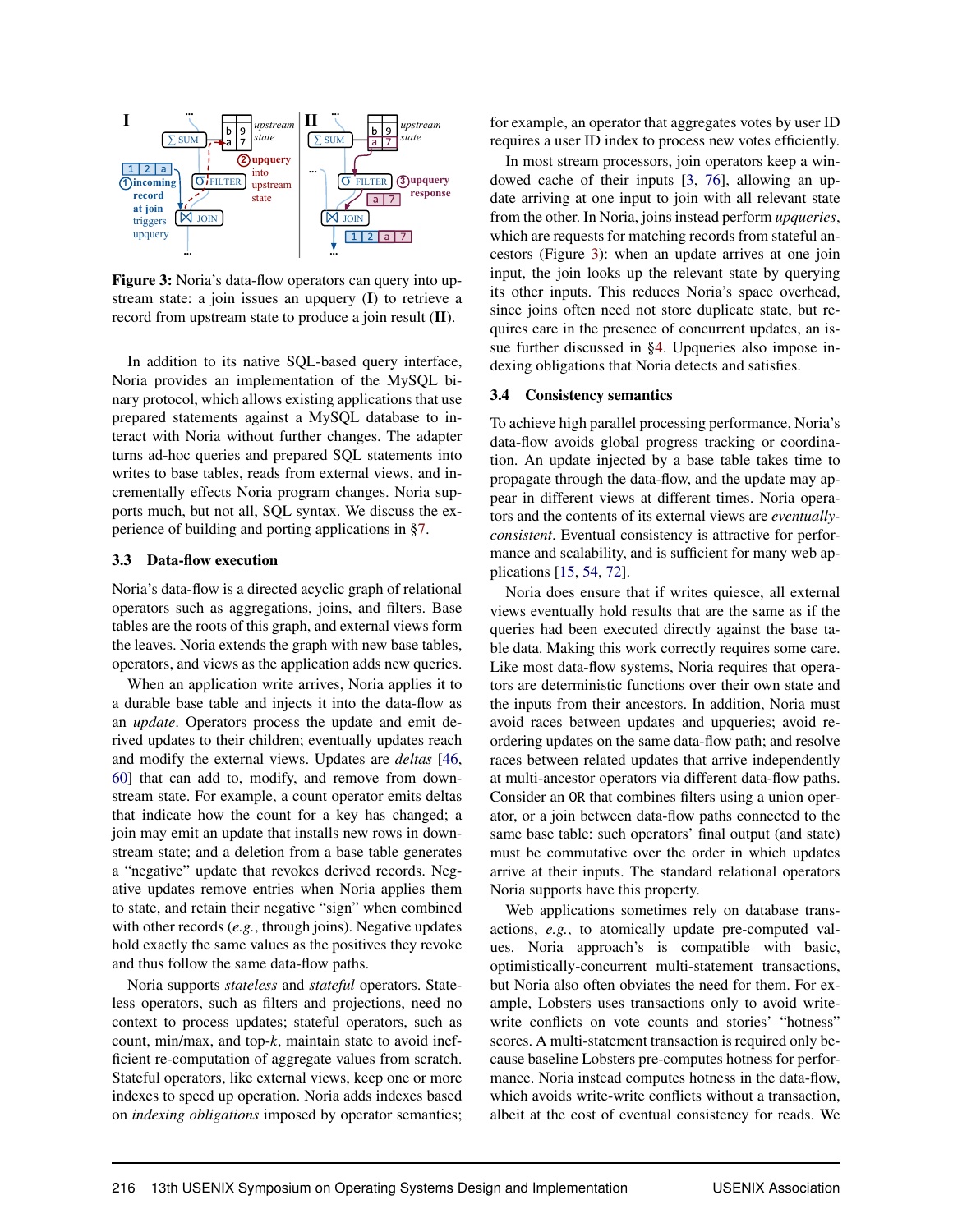

Figure 4: A partially-stateful view sends a *recursive upquery* to derive evicted state  $(⊥)$  for key *k* from upstream state  $(I)$ ; the response fills the missing state  $(II)$ .

omit further discussion of transactions with Noria in this paper; we plan to describe them in future work.

#### 3.5 Challenges

An efficient Noria design faces two key challenges: first, it must limit the size of its state and views  $(\S 4)$ ; and second, changes to the Noria program must adapt the dataflow without downtime in serving clients  $(\S 5)$ .

## 4 Partially-stateful data-flow

Noria must limit the size of its views, as the state for an application with many queries could exceed available memory and become too expensive to maintain.

The *partially-stateful data-flow model* lets operators maintain only a subset of their state. This concept of partial materialization is well-known for materialized views in databases [79, 80], but novel to data-flow systems. Partial state reduces memory use, allows eviction of rarelyused state, and relieves operators from maintaining state that is never read. Partially-stateful data-flow generalizes beyond Noria, but we highlight specific design choices that help Noria achieve its goals.

Partial state introduces new data-flow messages to Noria. *Eviction notices* flow forward along the update dataflow path; they indicate that some state entries will no longer be updated. Operators drop updates that would affect these evicted state entries without further processing or forwarding. When Noria needs to read from evicted state—for instance, when the application reads state evicted from an external view—Noria re-computes that state. This process sends *recursive upqueries* to the relevant ancestors in the graph (Figure 4). An ancestor that handles such an upquery computes the desired value (possibly after sending its own upqueries), then forwards a response that follows the data-flow path to the querying operator. When the upquery response eventually arrives, Noria uses it to populate the evicted entry. After the evicted entry has been filled, subsequent updates through the data-flow keep it up-to-date until it is evicted again.

For correctness, upqueries must produce eventuallyconsistent results. For performance, Noria should continue to process updates—including updates to the wait-



Figure 5: Definitions for partial state entry *e* (yellow) in VoteCount: an in-flight update from votes (blue) is in  $T_e$ , but not yet in  $S_e$ ; the entry in StoriesWithVC is key-descendant from *e* via story<sub>-1</sub>d (green).

ing operator—while (possibly slow) upqueries are in flight. These requirements complicate the design.

#### 4.1 Data-flow model and invariants

We first describe high-level correctness invariants of Noria's partially-stateful data-flow. These invariants ensure that Noria remains eventually-consistent and never returns results contaminated by duplicate, missing, or spurious updates. Since Noria allows operators to execute in parallel to take advantage of multicore processors, these invariants must hold in the presence of concurrent updates and eviction notices. The invariants concern *state entries*, where a state entry models one record in one operator or view. Data-flow implementations derive state entry values from input records, possibly after multiple steps. For ease of expression, we model a state entry as the multiset of input records that produced that entry's value. Noria's eventual consistency requires that each state entry's contents approach the ideal set of input records that would produce the most up-to-date value.

Given some state entry *e*, we define:

• *T<sup>e</sup>* is the set of all input records received so far that, in a correct implementation of the data-flow graph, would be used to compute *e*.

• *S<sup>e</sup>* is either the multiset of input records *actually* used to compute in  $e$ , or  $\perp$ , which represents an evicted entry. We use a multiset so the model can represent potential bugs such as duplicate updates.

• *D<sup>e</sup>* is the set of *key-descendant entries* of *e*. These are entries of operators downstream of *e* in the data-flow that depend on *e* through key lookup.

 $T_e$  and  $S_e$  are time-dependent, whereas the dependencies represented in  $D_e$  can be determined from the data-flow graph. If *e* is the VoteCount entry for some story in Figure 5, then *T<sup>e</sup>* contains all input votes ever received for that story;  $S_e$  contains the updates represented in its vcount; and *D<sup>e</sup>* includes its StoriesWithVC entry.

Correctness of partially-stateful data-flow relies on ensuring these invariants: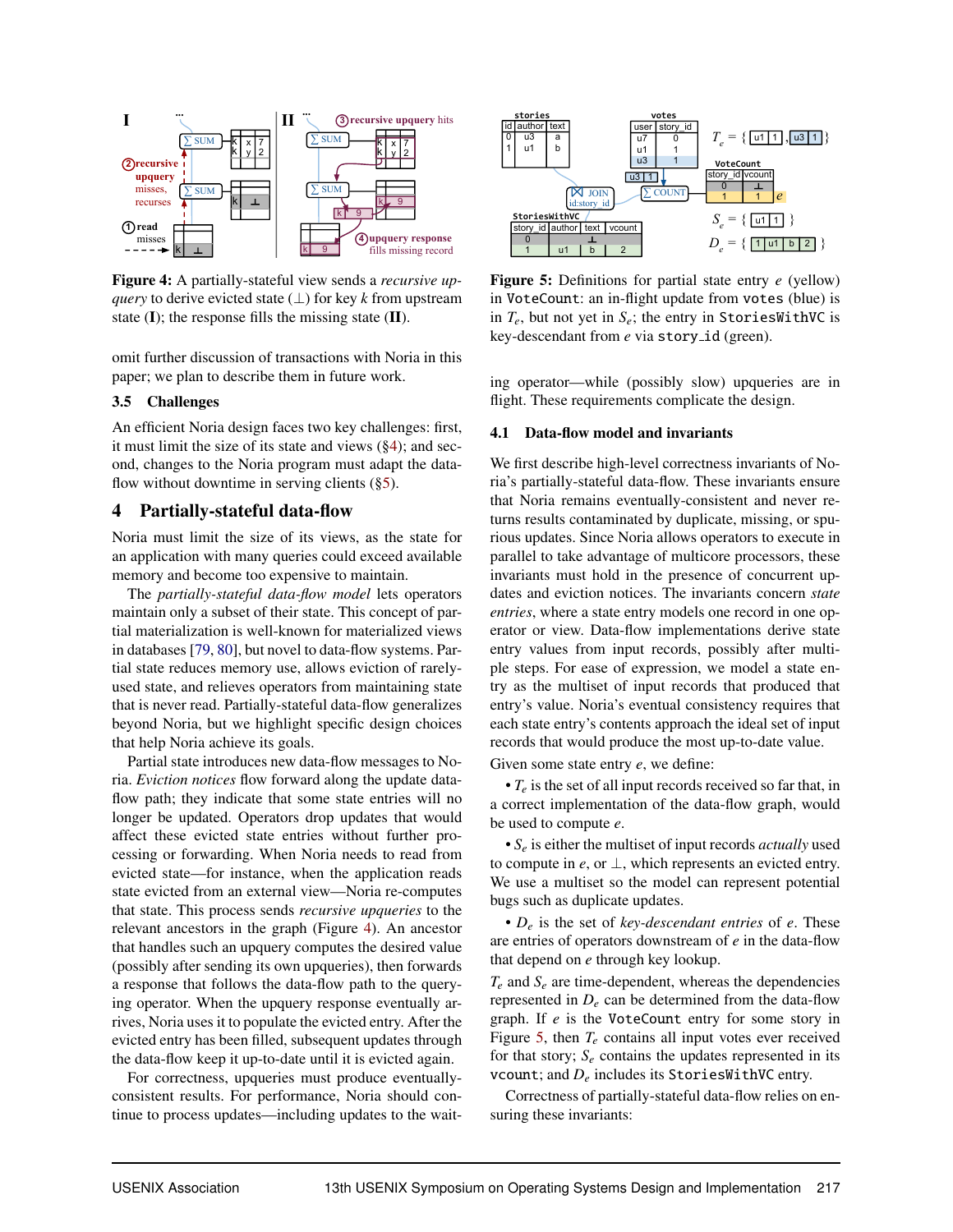- 1. **Update completeness:** if  $S_e \neq \perp$ , then either all updates in  $T_e - S_e$  are in flight toward *e*, or an eviction notice for *e* is in flight toward *e*.
- 2. No spurious or duplicate updates:  $S_e \subseteq T_e$ .
- 3. **Descendant eviction:** if  $S_e = \perp$ , then for all  $d \in D_e$ , either  $S_d = \perp$ , or an eviction notice for *d* is in flight toward *d*'s operator.
- 4. Eventual consistency: if  $T_e$  stops growing, then eventually either  $S_e = T_e$  or  $S_e = \perp$ .

We now explain the mechanisms that Noria uses to realize this data-flow model and maintain the invariants.

## 4.2 Update ordering

Noria uses update ordering to ensure eventual consistency without global data-flow coordination. Each operator totally orders all updates and upquery requests it receives for an entry; and, critically, the downstream dataflow ensures that all updates and upquery responses from that entry are processed by all consumers in that order. Thus, if the operator orders update  $u_1$  before  $u_2$ , then every downstream consumer likewise processes updates derived from  $u_1$  before those derived from  $u_2$ . Noria dataflows can split and merge (*e.g.*, at joins), but update ordering and operator commutativity ensure that the eventual result is correct independent of processing order.

#### 4.3 Join upqueries

Join operators use upqueries (§3.3): when an update arrives at one input, the join upqueries its other input for the corresponding records, and combines them with the update. Join upqueries reach the next upstream stateful operator, which computes a snapshot of the requested state entry and forwards it along the data-flow to the querying join. Intermediate operators process the response as appropriate. Unlike normal updates, upquery responses follow the single path back to the querying operator without forking. Upquery responses also commute neither with each other nor with previous updates. This introduces a problem for join update processing, since *every* such update requires an upquery that produces non-commutative results, yet must produce an update that *does* commute.

Noria achieves this by ensuring that no updates are in flight between the upstream stateful operator and the join when a join upquery occurs. To do so, Noria limits the scope of each join upquery to an operator chain processed by a single thread. Noria executes updates on other operator chains in parallel with join upqueries.

This introduces a trade-off between parallelism and state duplication: join processing must stay within a single operator chain, so copies of upstream state may be required in each operator chain that contains a join.

#### 4.4 Eviction and recursive upqueries

Evicted state introduces new challenges for Noria's dataflow. If the application requests evicted state, Noria must use recursive upqueries to fill it in. Moreover, operators now encounter evicted state when they handle updates. These factors influence the Noria design in several ways.

First and simplest, Noria operators drop updates that encounter evicted entries. This reduces the time spent processing updates downstream, but necessitates the descendant eviction invariant: operators downstream of an evicted entry never see updates for that entry, so they must evict their own dependent entries lest they remain permanently out of date.

Second, recursive upqueries now occasionally cascade up in the data-flow until they encounter the necessary state—in the worst case, up to base tables. Responses then flow forward to the querying operator. Upquery results are snapshots of operator state, and do not commute with updates. For unbranched chains, update ordering (§4.2) and the fact that updates to evicted state are dropped ensure that the requested upquery response is processed before any update for the evicted state.

Recursive upqueries of branching subgraphs, such as joins, are more complex. A join operator must emit a single correct response for each upquery it receives, even if it must make one or more recursive upqueries of its own to produce the needed state. Combining the upqueries' results directly would be incorrect: those upqueries execute independently, and updates can arrive between their responses. Joins thus issue recursive upqueries, but compute the final result exclusively with *join* upqueries once the recursive upqueries complete (multiple rounds of recursive upqueries may be required). These join upqueries execute within a single operator chain and exclude concurrent updates. Noria supports other branching operators, such as unions, which obey the same rules as joins.

Finally, a join upquery performed during update processing may encounter evicted state. In this case, Noria chooses to drop the update and evict dependent entries downstream; Noria statically analyzes the graph to compute the required eviction notices. There is a tradeoff here: computing the missing entry could avoid future upqueries. Noria chooses to evict to avoid blocking the write path while filling in the missing state.

Such evictions are rare, but they can occur. For example, imagine a version of Figure 2 that adds AuthorVotes, which aggregates VoteCount by stories.author, and the following system state:

- stories[id=1] has author=Elena.
- VoteCount[story id=1] has vcount=8.
- AuthorVotes[author=Elena] has vcount=8.
- stories[id=2] has author=Bob.
- VoteCount[story id=2] is evicted.

Now imagine that an update changes story 2's author to Elena. When this update arrives at the join for AuthorVotes, that join operator upqueries for VoteCount[story id=2], which is evicted. As a result,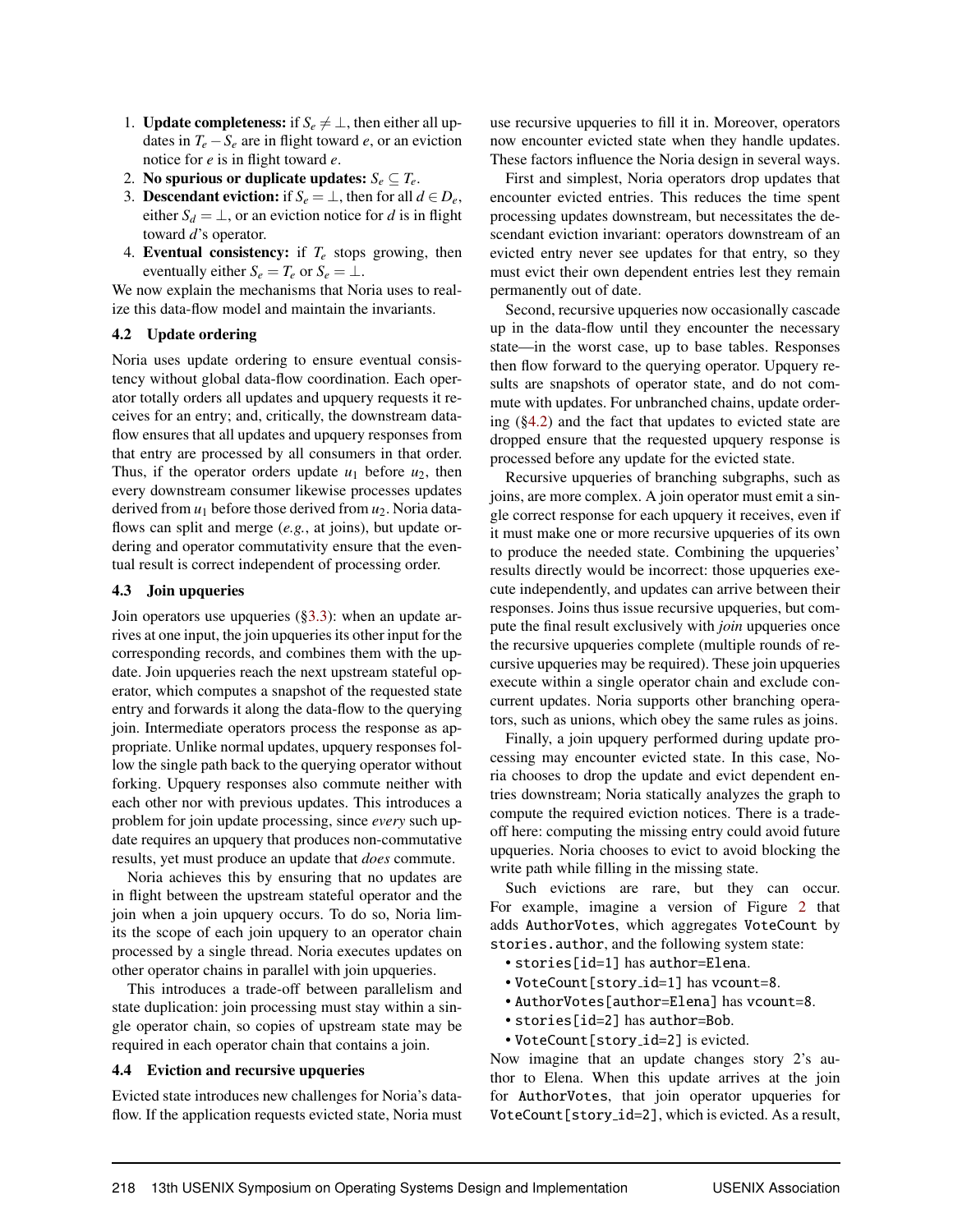Noria sends an eviction notice for Elena—whose number of votes has changed—to AuthorVotes.

#### 4.5 Partial and full state

Noria makes state partial whenever it can service upqueries using efficient index lookups. If Noria would have to scan the full state of an upstream operator to satisfy upqueries, Noria disables partial state for that operator. This may happen because every downstream record depends on all upstream ones—consider *e.g.*, the top 20 stories by vote count. In addition, the descendant eviction invariant implies that partial-state operators cannot have full-state descendants.

Partial-state operators in Noria start out fully evicted and are gradually and lazily populated by upqueries. As we show next, this choice has important consequences for Noria's ability to transition the data-flow efficiently.

## 5 Dynamic data-flow

Application queries evolve over time, so Noria's dynamic data-flow represents a continuously-changing set of SQL expressions. Existing data-flow systems run separate data-flows for each expression, initialize new operators with empty state and reflect only new writes, or require restarting from a checkpoint. Changes to the Noria program instead adapt the data-flow dynamically.

Given new or removed expressions, Noria *transitions* the data-flow to reflect the changes. Noria first plans the transition, reusing operators and state of existing expressions where possible  $(\S 5.1)$ . It then incrementally applies these changes to the data-flow, taking care to maintain its correctness invariants (§5.2). Once both steps complete, the application can use new tables and queries.

The key challenges for transitions are to avoid unnecessary state duplication and to continue processing reads and writes throughout. Operator reuse and partial state help Noria address these challenges.

#### 5.1 Determining data-flow changes

To initiate a transition, the application provides Noria with sets of added and removed expressions. Noria then computes required changes to the currently-running dataflow. This process resembles traditional database query planning, but produces a long-term *joint* data-flow across *all* expressions in the Noria program. This allows Noria to reuse existing operators for efficiency: if two queries include the same join, the data-flow contains it only once.

To plan a transition, Noria first translates each new expression into an extended *query graph* [21]. The query graph contains a node for each table or view in the expression, and an edge for every join or group-by clause. Noria uses query graphs to inexpensively reject many expressions from consideration [21, §3.4, 78, §3] and to quickly establish a set of *sharing candidates* for each new expression. The sharing candidates are existing expressions that likely overlap with the new expression. Next, Noria generates a verbose intermediate representation (IR), which splits the new expression into more fine-grained operators. This simplifies common subexpression detection, and allows Noria to efficiently merge the new IR with the cached IR of the sharing candidates.

For each sharing candidate, Noria reorders joins in the new IR to match the candidate when possible to maximize re-use opportunities. It then traverses the candidate's IR in topological order from the base tables. For each operator, Noria searches for a matching operator (or clique of operators) in the new IR. A match represents a reusable subexpression, and Noria splices the two IRs together at the deepest matches.

This process continues until Noria has considered all identified reuse candidates, producing a final, merged IR.

#### 5.2 Data-flow transition

The combined final IRs of all current expressions represent the transition's *target* data-flow. Noria must add any operator in the final IR that does not already exist in the data-flow. To do so, Noria first informs existing operators of index obligations (§3.3) incurred by new operators that they must construct indexes for. Noria then walks the target data-flow in topological order and inserts each new operator into the running data-flow and bootstraps its state. Finally, after installing new operators and deleting removed queries' external views, Noria removes obsolete operators and state from the data-flow.

Bootstrapping operator state. When Noria adds a new stateful operator, it must ensure that the operator starts with the correct state. Partially-stateful operators and views start processing immediately. They are initially empty and bootstrap via upqueries in response to application reads during normal operation, amortizing the bootstrapping work over time. Fully-stateful operators are initially marked as "inactive", which causes them to ignore all incoming updates. Noria then executes a special, large upquery for *all* keys on behalf of the fullystateful operator. Once the last upquery response has arrived, Noria activates the operator for update processing and moves on to the next new operator.

Base table changes. As applications evolve, developers often add or remove base table columns [17]. This affects *existing* operators in the data-flow: new updates from the base table may now lack values that existing operators expect. Noria could rebuild the data-flow or transform the existing base table state to effect such a change, but this would be inefficient for large base tables. Instead, Noria base tables internally track all columns that have existed in the table's schema, including those that have been deleted. When a base table processes an application write, it automatically injects default values for missing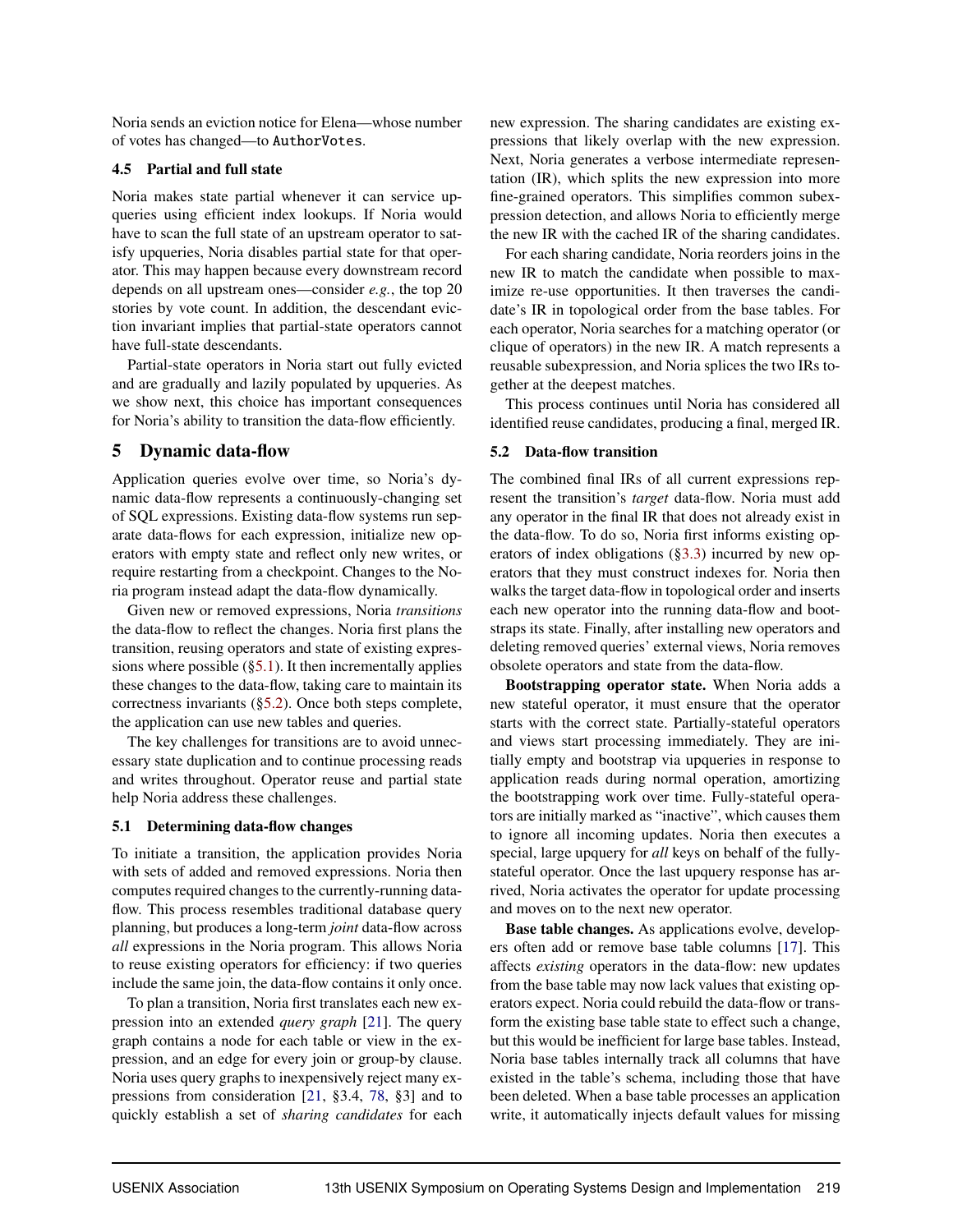columns (but does not store them). This permits queries for different base table schemas to coexist in the dataflow graph, and makes most base table changes cheap.

## 6 Implementation

Our Noria prototype implementation consists of 45k lines of Rust and can operate both on a single server and across a cluster of servers. Applications interface with Noria either through native Rust bindings, using JSON over HTTP, or through a MySQL protocol adapter.

#### 6.1 Persistent data storage

Noria persists base tables in RocksDB [66], a highperformance key-value store based on log-structured merge (LSM) trees. Batches of application updates are synchronously flushed into RocksDB's log before Noria acknowledges them and admits them into the dataflow; a background thread asynchronously merges log entries into the LSM trees. Each base table index forms a RocksDB "column family". For base tables with nonunique indexes, Noria uses RocksDB's ordered iterators to efficiently retrieve all rows for an index key [14, 67].

Persistence reduces Noria's write throughput by about 5% over in-memory base tables. Reads are not greatly impacted when an application's working set fits in memory: only occasional upqueries access RocksDB, and these  $add < 1ms$  of additional latency on a fast SSD.

## 6.2 Parallel processing

Noria shards the data-flow and allows concurrent reads and writes with minimal synchronization for parallelism.

Sharding. Noria processes updates in parallel on a cluster by hash-partitioning each operator on a key and assigning shards to different servers. Each machine runs a Noria *instance*, a process that contains a complete copy of the data-flow graph, but holds state only for its shards of each operator. When an operator with one hash partitioning links to an operator with a different partitioning, Noria inserts "shuffle" operators that perform inter-shard transfers over TCP connections. Upqueries across shuffle operators are expensive since they must contact all ancestor shards. This limits scalability, but allows operators below a shuffle to maintain partial state.

Multicore parallelism. Noria achieves multicore parallelism within each server in two ways: a server can handle multiple shards by running multiple Noria instances, and each instance runs multiple threads to process its shard. Each instance has two thread pools: *dataflow workers* process updates within the data-flow graph, and *read handlers* handle reads from external views.

At most one data-flow worker executes updates for each data-flow operator at a time. This arrangement yields CPU parallelism among different operators, and also allows lock-free processing within each operator. There are typically fewer data-flow workers than operators in the data-flow graph, so Noria multiplexes operator work across the worker threads. Within one instance, Noria schedules chains of operators with the same key as a unit. This reduces queueing and inter-core data movement at operator boundaries. It also allows Noria to optimize some upqueries: an upquery within a chain can simply access the ancestor's data synchronously, without worry of contamination from in-flight updates (§4.3).

Read handlers process clients' RPCs to read from external views. They must access the view with low latency and high concurrency, even while a data-flow worker is applying updates to the view. To minimize synchronization, Noria uses double-buffered hash tables for external views [27]: the data-flow worker updates one table while read handlers read the other, and an atomic pointer swap exposes new writes. This trades space and timeliness for performance: with skewed key popularity distributions, it can improve read throughput by  $10\times$  over a singlebuffered hash table with bucket-level locks.

## 6.3 Distributed operation

A Noria controller process manages distributed instances on a cluster of servers, and informs them of changes to the data-flow graph and of shard assignments. Noria elects the controller and persists its state via ZooKeeper [34]. Clients discover the controller via ZooKeeper, and obtain long-lived read and write handles to send requests directly to instances.

Noria handles failures by rebuilding the data-flow. If the controller fails, Noria elects a new controller that restores the data-flow graph. It then streams the persistent base table data from RocksDB to rebuild fully-stateful operators and views. Partial operators are instead populated through on-demand upqueries. If individual instances fail, Noria rebuilds only the affected operators.

## 6.4 MySQL adapter

Our prototype includes an implementation of the MySQL binary protocol in a dedicated stateless adapter that appears as a standard MySQL server to the application. This adapter allows developers to easily run existing applications on Noria. The adapter transparently translates prepared statements and ad-hoc queries into transitions on Noria's data-flow, and applies reads and writes using Noria's API behind the scenes. Its SQL support is sufficiently complete to run some unmodified web applications (*e.g.*, JConf [74] written in Django [22]), and to run Lobsters with minimal syntax adaptation.

## 6.5 Limitations

Our current prototype has some limitations that we plan to address in future work; none of them are fundamental. First, it only shards by hash partitioning on a single column, and resharding requires sending updates through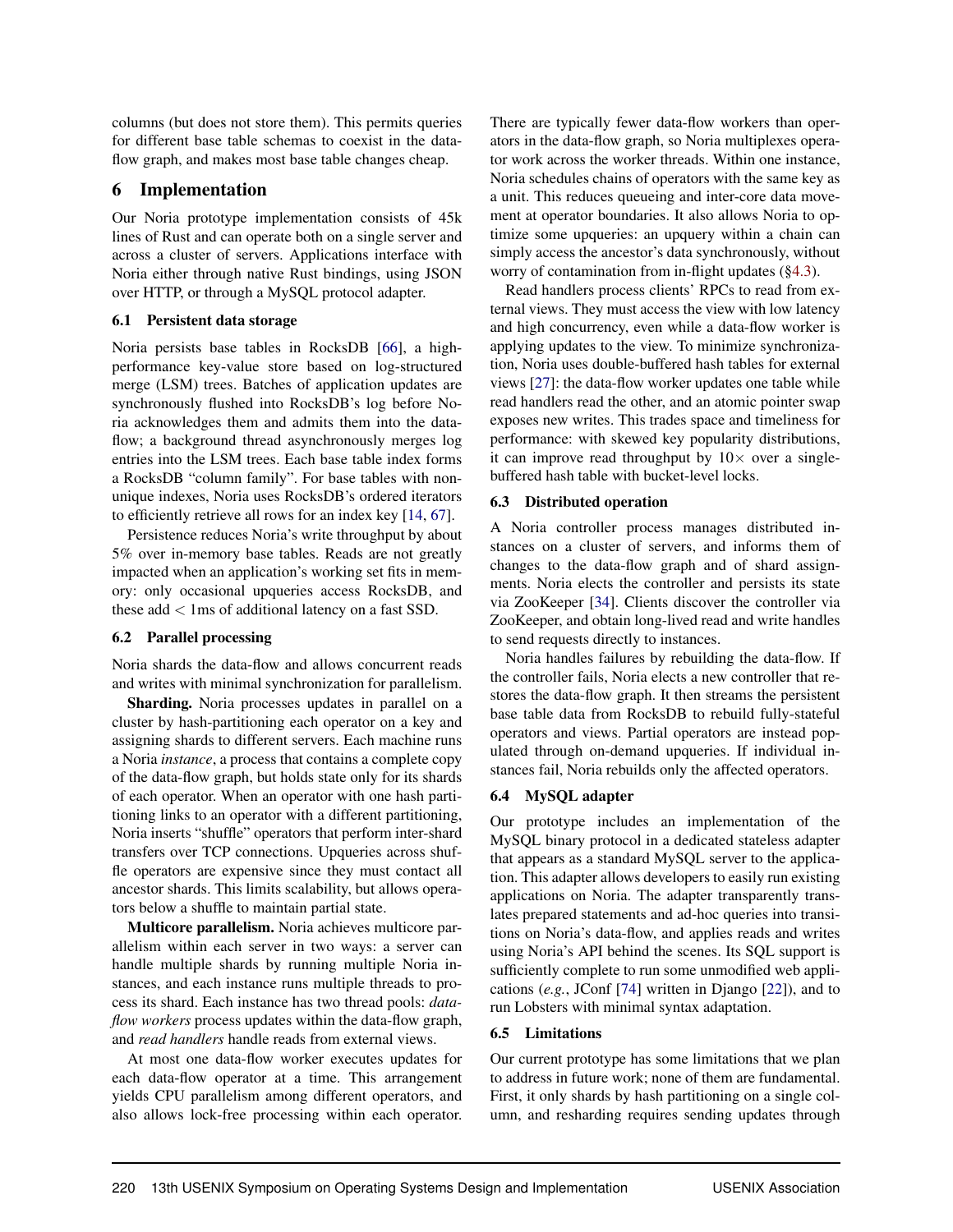a single instance, which limits scalability. Second, it re-computes data-flow state on failure; recovering from snapshots or data-flow replicas would be more efficient (*e.g.*, using selective rollback [35]). And third, it does not currently support range indices or multi-column joins.

## 7 Applications

This section discusses our experiences with developing Noria applications. Noria aims to simplify the development of high-performance web applications; several aspects of our implementation help it achieve that goal.

First, applications written for a MySQL database can use Noria directly via its MySQL adapter, provided they generate parameterized SQL queries (for instance, via libraries like PHP Data Objects [69] or Python's MySQL connector [55, §10.6.8]). Porting typically proceeds in three steps. First, the developer points the application at the Noria MySQL adapter instead of a MySQL server and imports existing data into Noria from database dumps. The application will immediately see performance improvements for read queries that formerly ran substantial in-line compute. Though the MySQL adapter even supports ad-hoc read queries (it transitions the data-flow as required to support each query), the most benefit will be seen for frequently-reused queries. Second, the developer creates views for computations that the MySQL application manually materialized, such as the per-story vote count in Lobsters. These views coexist with the manual materializations, and allow existing queries to continue to work as the developer updates the write path so that it no longer manually updates derived views and caches. Third, the developer incrementally rewrites their application to rely on natural views and remove manual write optimizations. These changes gradually increase application performance as the developer removes now-unnecessary complexity from the application's read and write paths.

The porting process is not burdensome. We ported a PHP web application for college room ballots developed by one of the authors and used production for a decade—to Noria; the process took two evenings, and required changes to four queries. We also used the MySQL adapter to port the Lobsters application's queries to Noria; the result is a focus of our evaluation.

Developing native Noria applications can be even easier. We developed a simple web application to show the results of our continuous integration (CI) tests for Noria. The CI system stores its results in Noria, and the web application displays performance results and aggregate statistics. Since we developed directly for Noria, we were not tempted to cache intermediate results or apply other manual optimizations, and could use aggregations and joins in queries without fear that performance would suffer as a result (*e.g.*, due to aggregations over the long commit history). Most application updates reduced to single-table inserts, deletes, or updates.

Limitations. Though applications traditionally use parameterized queries to avoid SQL injection attacks and cache query plans, Noria parameterized queries also build materialized views. An application with many distinct parameterized queries can thus end up with more views than necessary. The developer can correct this by adding shared views. Our prototype does not yet support update and delete operations conditioned on non-primary key columns, and lacks support for parameterized range queries (*e.g.*, age > ?), which some applications need. Planned support for range indexes and an extended base table implementation will address these limitations.

## 8 Evaluation

We evaluated our Noria prototype using backend workloads generated from the production Lobsters web application, as well as using individual queries. Our experiments seek to answer the following questions:

- 1. What performance gains does Noria deliver for a typical database-backed web application? (§8.1)
- 2. How does Noria perform compared to a MySQL/memcached stack, the materialized views of a commercial database, and an idealized cache-only deployment? (§8.2)
- 3. Given a scalable workload, how does our prototype utilize multiple servers, and how does it compare to a state-of-the-art data-flow system? (§8.3)
- 4. What space overhead does Noria's data-flow state impose, and how does Noria perform with limited memory and partial state? (§8.4)
- 5. Can Noria data-flows adapt to new queries and input schema changes without downtime? (§8.5)

Setup. In all experiments, Noria and other storage backends run on an Amazon EC2 c5.4xlarge instance with 16 vCPUs; clients run on separate c5.4xlarge instances unless stated otherwise. Our setup is "partially open-loop": clients generate load according to a Poisson distribution of interarrival-times and have a limited number of backend requests outstanding, queueing additional requests. This ensures that clients maintain the measurement frequency even during periods of high latency [45]. Our test harness measures offered request throughput and "sojourn time" [62], which is the delay from request generation until a response returns from the backend.

## 8.1 Application performance: Lobsters

We first evaluate Noria's performance on a realistic web application workload to answer two questions:

1. Do Noria's fast reads help it outperform a conventional database on a real application workload, even on a hand-optimized application?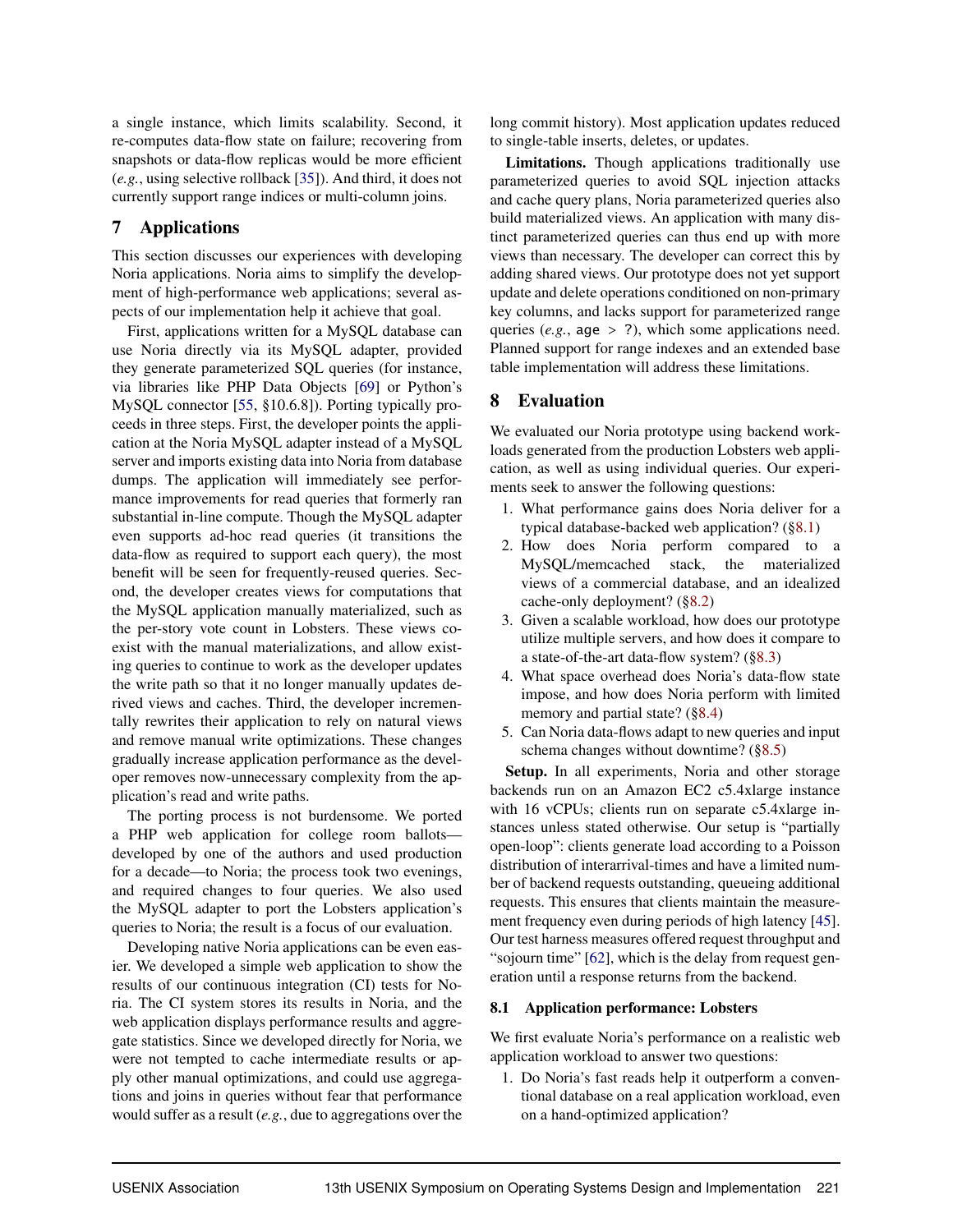

**Figure 6:** Noria scales Lobsters to a  $5 \times$  higher load than MariaDB ( $2.3 \times$  with baseline queries) at sub-100ms 95%ile latency (dashed: median). MariaDB is limited by read computation, while Noria becomes write-bound.

2. Can Noria preserve good performance for an application without hand optimization?

Our workload models production Lobsters traffic. The benchmark emulates authenticated Lobsters users visiting different pages according to the access frequencies and popularity distributions in the production workload [32]. Lobsters is a Ruby-on-Rails application, but our benchmark generates database operations directly in order to eliminate Rails overhead. We seed the database with 9.2k users, 40k stories and 120k comments—the size of the real Lobsters deployment—and run increasing request loads to push the different setups to their limits.

The baseline queries include the Lobsters developers' optimizations, which manually materialize and maintain aggregate values like vote counts to reduce read-side work. We also developed "natural" queries that produce the same results using Noria data-flow to compute aggregations rather than manual optimizations. We compare MariaDB (a community-developed MySQL fork; v10.1.34) with Noria using baseline queries, and then to Noria using natural queries (both via Noria's MySQL adapter). We configured MariaDB to use a thread pool, to avoid flushing to disk after transactions, and to store the database on a ramdisk to remove overheads unrelated to query execution. With the baseline queries, the median page view executes 11 queries; this reduces to eight with natural queries. This experiment uses an m5.24xlarge EC2 instance for the CPU-intensive clients.

Figure 6 shows the results as throughput-latency curves. An ideal system would show as a horizontal line with low latency; in reality, each setup hits a "hockey stick" once it fails to keep up with the offered load. MariaDB scales to 1,000 pages/second, after which it saturates all 16 CPU cores with read-side computation (*e.g.*, for per-page notification counts [33]). Noria running the same baseline queries scales to a  $2.3\times$  higher offered load, since its incremental write-side processing avoids redundant re-computation on reads.

The baseline queries manually pre-compute aggregates. MariaDB requires this for performance: without the pre-computation, it supports just 20 pages/sec. Noria instead maintains pre-computed aggregates in its dataflow. This allows us to include the aggregations directly in the queries, which normalizes the base table schema, reduces write load, and avoids bugs due to missed updates to pre-computed values. With all aggregate computation moved into Noria's data-flow ("natural queries"), throughput scales higher still, to 5,000 pages/second ( $5 \times$ MariaDB). Eliminating application pre-computation reduces overall write load and compacts the data-flow, which lets Noria parallelize it more effectively.

The result is that Noria achieves both good performance and natural, robust queries. We observed similar benefits with other applications (*e.g.*, a synthetic TPC-W-like workload), which we omit for space.

#### 8.2 In-depth performance comparison

We compare to alternative systems using a subset of Lobsters. This restriction gives us better control over workload properties, while capturing the aspects of web workloads that motivated the Noria design. We use one kind of write, inserting a vote, and one read query, StoriesWithVC from Figure 2. This read query fetches stories and their vote counts; 85% of page views in production Lobsters are for pages that execute this query.

We compare five single-server deployments that all have access to the same resources, but differ in how they store and calculate the per-story vote count. MariaDB uses the baseline Lobsters approach of pre-computing and storing vote counts in a column of the Lobsters stories table. System Z, a commercial database with materialized view support, uses an incrementallymaintained materialized view defined similarly to StoriesWithVC; we use System Z to compare database view maintenance with Noria's data-flow-based approach. MariaDB and System Z run at the fastest transactional isolation level ("read uncommitted") and are configured to keep data in memory. MariaDB+memcached adds a demand-filled memcached (v1.5.6) cache [54] to MariaDB that caches StoryWithVC entries. This reduces read load on MariaDB, but complicates application code even beyond pre-computation: writes must invalidate the cache and reads must sometimes populate it. We also measure memcached-only without a relational backend. This setup offers good performance, but is unrealistic: it does not store individual votes or stories, is not persistent, and cannot prevent double-voting. It helps us estimate how a backend that serves all reads from memory and does minimal work for writes might perform. Finally, we measure Noria sharded four ways on stories.id, with the remaining 12 cores serving reads.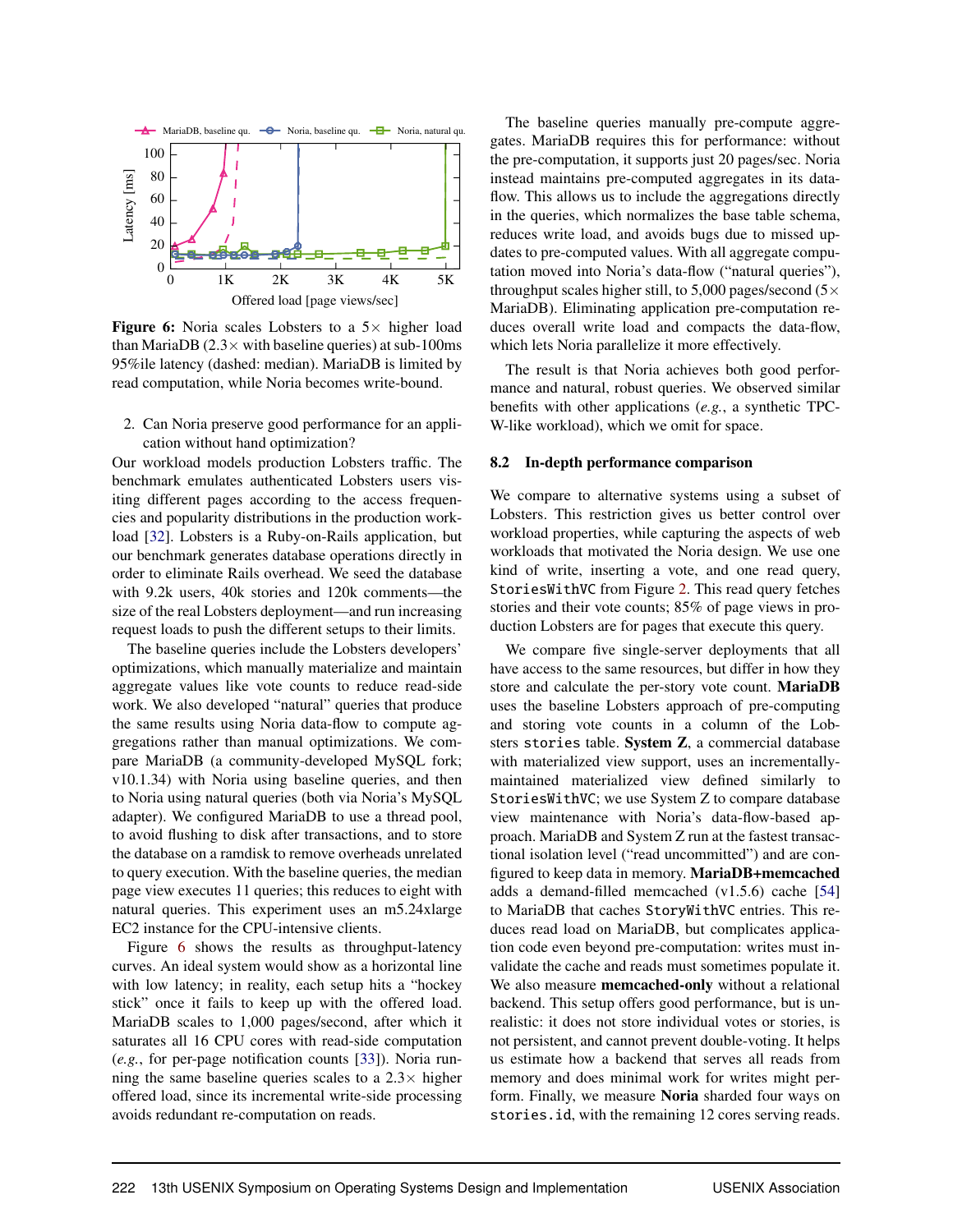

(a) Read-heavy workload (95%/5%): Noria outperforms all other systems (all but memcached at 100–200k requests/sec).

(b) Mixed read-write workload (50%/50%): Noria outperforms all systems but memcached (others are at 20k requests/sec).

Figure 7: A Lobsters subset (Figure 2) benchmarked on Noria hand-optimized MariaDB, System Z's materialized views, a MariaDB/memcached setup, and on memcached only, all with Zipf-distributed  $(s = 1.08)$  reads and votes.



Figure 8: For a uniformly-distributed, read-heavy (95%/5%) workload on Figure 2, Noria performs similarly to the (unrealistic) memcached-only setup.

Noria uses natural queries; other systems except System Z manually pre-compute vote counts.

Clients read and insert votes for randomly-chosen stories; we measure the 95th-percentile latency for each offered load. Before measurement begins, we populate the stories table with 500k records and perform 40 seconds of warmup using the same workload as the benchmark itself. Absolute throughput is higher in these experiments because the data-flow only contains a single query and clients batch reads and writes for up to 1ms.

Figure 7 shows results for a skewed workload similar to Lobsters', with story popularity following a Zipfian distribution ( $s = 1.08$ ). With 95% reads, Noria outperforms all other systems, including the unrealistic cache-only deployment (Figure 7a). Most updates write votes for popular stories, which creates write contention problems in MariaDB and System Z. The MariaDB+memcached setup performs equally poorly: on memcached invalidations for popular keys, multiple clients miss and a "thundering herd" of clients simultaneously issues database queries [54, §3.2.1]. memcached on its own scales, but Noria outperforms it (despite doing more work) since Noria's lockless views avoid contention for popular keys. Noria scales to 14M requests/second with four shards. Noria also handles a writeheavy workload (50% writes) well (Figure 7b): although absolute performance has dropped, Noria still outperforms all other systems apart from the cache-only setup. This is because sharding allows data-parallel write processing, which helps Noria scale to 2M requests/second.

With a (less-realistic) uniform workload, other systems come closer to Noria's 5M requests/second (Figure 8). System Z does better than before, but suffers from slow writes to the materialized view. MariaDB+memcached, perhaps surprisingly, performs worse than MariaDB, which scales to 3M requests/second: the reason lies in the extra work (and RPCs) the application must perform for invalidations. This illustrates that a look-aside cache only helps if it avoid expensive queries; a write-through cache avoids invalidation overheads, but would still perform worse than the idealized memcached-only setup (and thus, than Noria).

Separately, we evaluated Noria's view maintenance against DBToaster [2, 53], a state-of-the-art materialized view maintenance system that compiles view definitions to native code. DBToaster (v2.2.3387) lacks support for persistent base tables, concurrent reads, or multicore parallelism—its only read operation snapshots entire views—but it does provide fast updates to materialized views. When we constrain Noria to only one shard and data-flow worker thread, we expect DBToaster to outperform it, since DBToaster's generated C++ code does close-to-minimal work to incrementally maintain the vote count. We measure the write throughput of 50M uniformly-distributed votes that update StoriesWithVC for 500k stories. Noria achieves 240k single-record writes/second for fully-populated state, and 1M writes/second for fully-evicted state. DBToaster only supports fully-populated state, and achieves 520k singlerecord writes/second. At the same time, Noria is more memory-efficient, using 6.2 GB of memory for base tables and all derived state, 36% of DBToaster's 17 GB.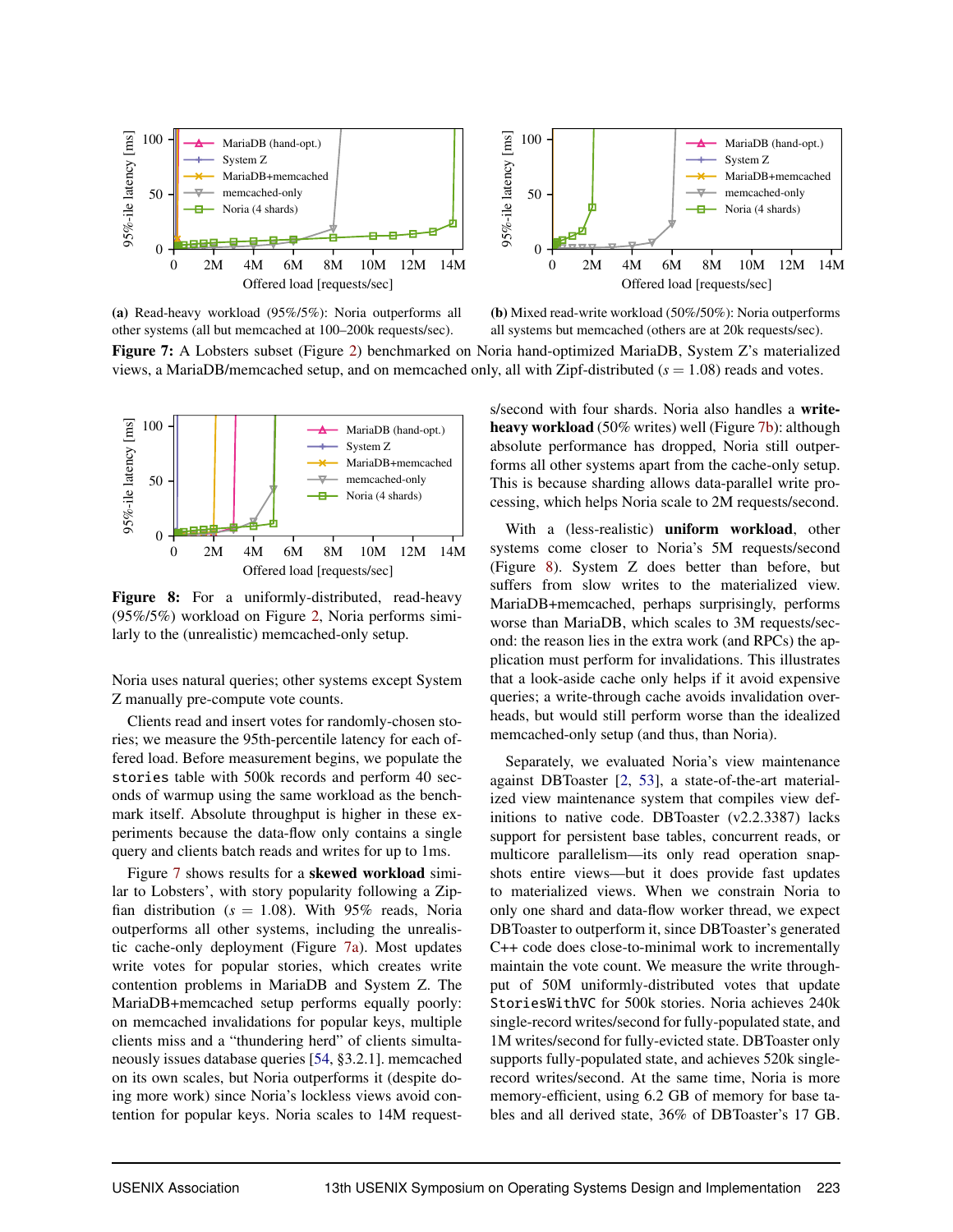

Figure 9: For a uniform 95%/5% workload, Noria scales to ten machines with sub-100ms 95th %tile latency by sharding the data-flow. Differential dataflow [44] scales less well due to its inter-worker coordination.

Additionally, Noria can process shards in parallel and use more machines to increase throughput.

#### 8.3 Distribution over multiple servers

We next evaluate Noria's support for distributed operation. Can Noria effectively use multiple machines' resources given a scalable workload?

We evaluate the 95%-read Lobsters subset from §8.2 with two million stories. We shard the data-flow on stories.id and vary the number of machines from one to ten, with each machine hosting four shards. For a deployment with *n* Noria machines, we scale client load to  $n \times 3M$  requests/second in a partially open-loop test harness. This arrangement achieves close to Noria's maximum load at sub-100ms 95th-percentile latency for two million stories on one machine. Load generators select stories uniformly at random, so the workload is perfectly shardable. The ideal result is a straight diagonal, with *n* machines achieving *n* times the throughput of a single one. Figure 9 shows that Noria achieves this and serves the full per-machine load at all points.

We also implemented this benchmark for a stateof-the-art Differential Dataflow (DD) implementation (v0.7) in Rust [44] based on Naiad and its earlier version of DD [46, 51]. Since DD lacks a client-facing RPC interface, we co-locate DD clients with workers; this does not disadvantage DD since load generation is cheap compared to RPC processing. DD uses 12 worker threads and four network threads per machine.

Figure 9 shows that Noria is competitive with DD on this benchmark. On one and two machines, DD supports a slightly higher per-machine load (3.5M requests/second *vs.* Noria's 3M) within our 95th-percentile latency budget of 100ms. Beyond four machines, however, DD fails to meet Noria's maximum per-machine load. Its supported throughput tails off to around 20M requests/ sec at ten machines. This tail-off is due to DD's progresstracking protocol, which coordinates between workers to expose writes atomically, and which imposes increasing overhead as the number of machines grows. DD amortizes this coordination by increasing its batch size, and consequently sees increased latency as throughput increases. Noria avoids such coordination and scales well, but offers only eventually-consistent reads.

#### 8.4 State size

Noria relies on partial state to keep its memory footprint low. How much of Noria's state for Lobsters can be partial, and how does Noria perform when it evicts from partial state to meet a memory limit? We investigate these questions using the full Lobsters application, first at Lobsters production scale, and then at  $10\times$  scale.

The Noria data-flow for the natural Lobsters queries has 235 operators, of which 60 of are stateful. With partial state disabled, *i.e.*, forcing all data-flow operators to keep full state, Noria needs 789 MB of in-memory state  $(8 \times$  the base table size of 137 MB). With partial state enabled, 35 of the stateful operators can use partial state; the remaining 25 are part of unparameterized views (*e.g.*, all stories on the front page) whose state Noria cannot make partial as they lack suitable keys. Together, the non-partial state occupies 73 MB: Noria's essential memory requirement for Lobsters therefore amounts to 9% of total state (adding an overhead of 53% of base table size). Noria can evict and re-compute the remaining 91% of state should it exceed a memory limit.

As for any cache, this memory limit should exceed the application's working set size to achieve low read latency and avoid thrashing of evictions and upqueries. For Lobsters, the working set size depends on the offered load, as higher load means a wider range of stories are read. We determine it by varying Noria's state size limit (and hence, eviction frequency) and measuring 95th-percentile read latency. With production-scale Lobsters data, Noria's working set contains 525 MB of state (60% of total,  $3.8 \times$  base tables) at an offered load of 2,300 pages/second. However, with a few thousand users, the production Lobsters deployment is small. Our benchmark further understates its size as we use synthetic story and comment texts of a few bytes. Hence, we repeated this experiment with the Lobsters data scaled up by  $10\times$ . Noria meets sub-100ms 95th percentile latency at 2,300 pages/second if the memory limit exceeds the 2.6 GB working set (38% of 7 GB total state;  $3 \times$  base tables).

These results suggest that Noria imposes a reasonable space overhead (around  $3 \times$  base table size) for Lobsters, and that partial state is key to reducing the overhead.

#### 8.5 Live data-flow adaptation

In a traditional database, query changes are easy and instantaneous. Can Noria's data-flow adaptation seamlessly transition to include new SQL expressions? The goal is for the transition to complete quickly, for write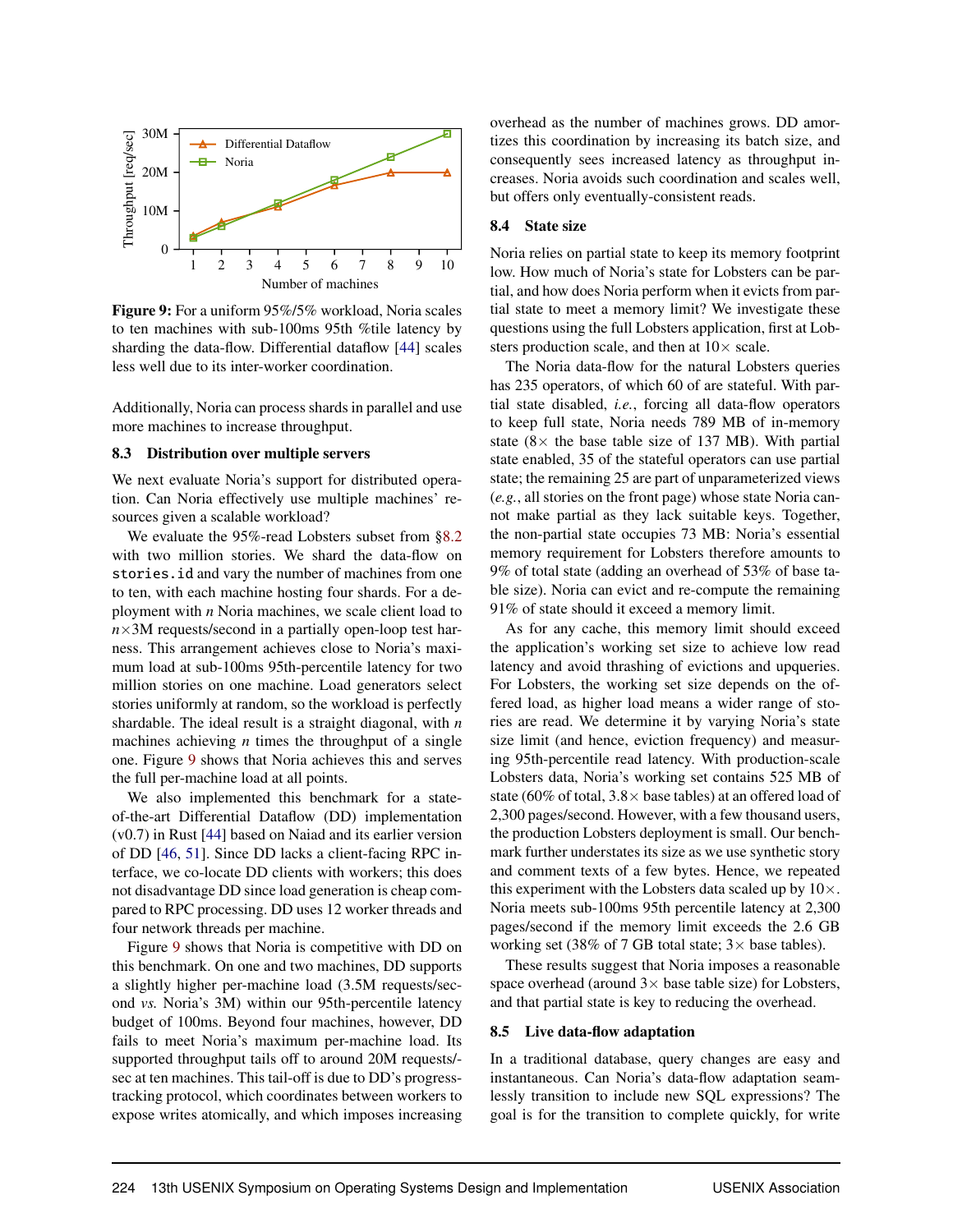

(c) No reuse or partial materialization (Zipfian).

Figure 10: Reuse and partial state allow Noria to adapt the live data-flow. Gray lines delimit start and end of the transition (in (a) and (b), the transitions are almost instantaneous); the green shaded area shows the fraction of new view reads that require no upqueries. Reads from the old view (not shown) proceed at full speed throughout.

performance to remain stable, for reads from existing views to be unaffected, and for reads from newly-added views to quickly achieve low latency.

We test this by adding a modified version of the StoriesWithVC view to the Lobsters subset. This new view, StoriesWithRatings, uses numeric ratings stored in a ratings base table instead of votes. It also reflects old votes scaled to a rating. We first load an unsharded Noria with 2M stories and 30M votes, then transition to the new program. Once the transition finishes, clients perform "rating reads" from StoriesWithRatings and start writing to the new ratings table. Throughout the experiment, clients also read the StoriesWithVC view, and write to the votes table. We expect post-transition throughput to be reduced—the new data-flow graph is larger, with more tables and deeper paths—although removing the old view would increase throughput again. However, we hope that throughput and latency do not suffer greatly *during* the transition.

Figure 10a shows the transition with reuse and partial materialization enabled. The transition completes immediately: Noria creates the new operators and view as empty, and populates them on demand in response to reads. Due to the skewed read and write distributions, upqueries for only a few popular keys suffice for Noria to serve the majority of rating reads without recursive upqueries. Reuse is also crucial: without reusing VoteCount, Noria must upquery rating reads by recomputing from the base tables. This leads to slow upqueries for popular stories, as the data-flow must recount their votes. With reuse enabled, pre-computed vote counts satisfy the upqueries. The results also follow this pattern for a uniform workload (Figure 10b). Initially, most rating reads are slow, but fast reads increase as the partial state populates; write throughput is reduced because data-flow updates contend with upquery responses. Contention increases as more entries populate, since fewer updates hit evicted state.

Figure 10c shows the same transition (with a Zipfian workload), but with partial materialization and operator reuse disabled. Noria fully populates the StoriesWithRatings view and all internal stateful operators during the transition. It copies votes and stories to bootstrap the rating aggregation state, and then copies the resulting state again to initialize the new external view. Each copy stops write processing for several seconds, and Noria's state transfer to the new operators via the data-flow slows down concurrent writes. When transition completes after 25 seconds, the StoriesWithRatings view is fully materialized and all rating reads are fast. This illustrates that partial state and reuse are crucial for downtime-free data-flow transitions.

How often can Noria achieve a live transition in practice? In a separate analysis of query and schema changes in HotCRP and TPC-W, we found that Noria live-transitioned for over 95% of program changes. Existing approaches are less flexible: System Z must rebuild its materialized views on change; a memcached cluster must be carefully transitioned [54, §4.3]; DBToaster lacks support for query changes; and even relational databases pause writes during some schema updates.

## 8.6 Discussion

We evaluated Lobsters both at production scale and at  $10\times$  scale, but many web applications are much larger still. We believe that Noria can also support such applications. For applications with many queries, and consequently a large data-flow, Noria can assign shards of only some operators to each machine, sending cross-operator traffic over the network. Similarly, Noria can shard large base tables and operators with large state across machines. Efficient resharding and partitioning the dataflow to minimize network transfers are important future work for Noria to achieve truly large scale.

We also believe Noria is well suited for applications whose working sets change over time. Many large, realworld applications see such changing workloads; for instance, an old story may suddenly become popular. As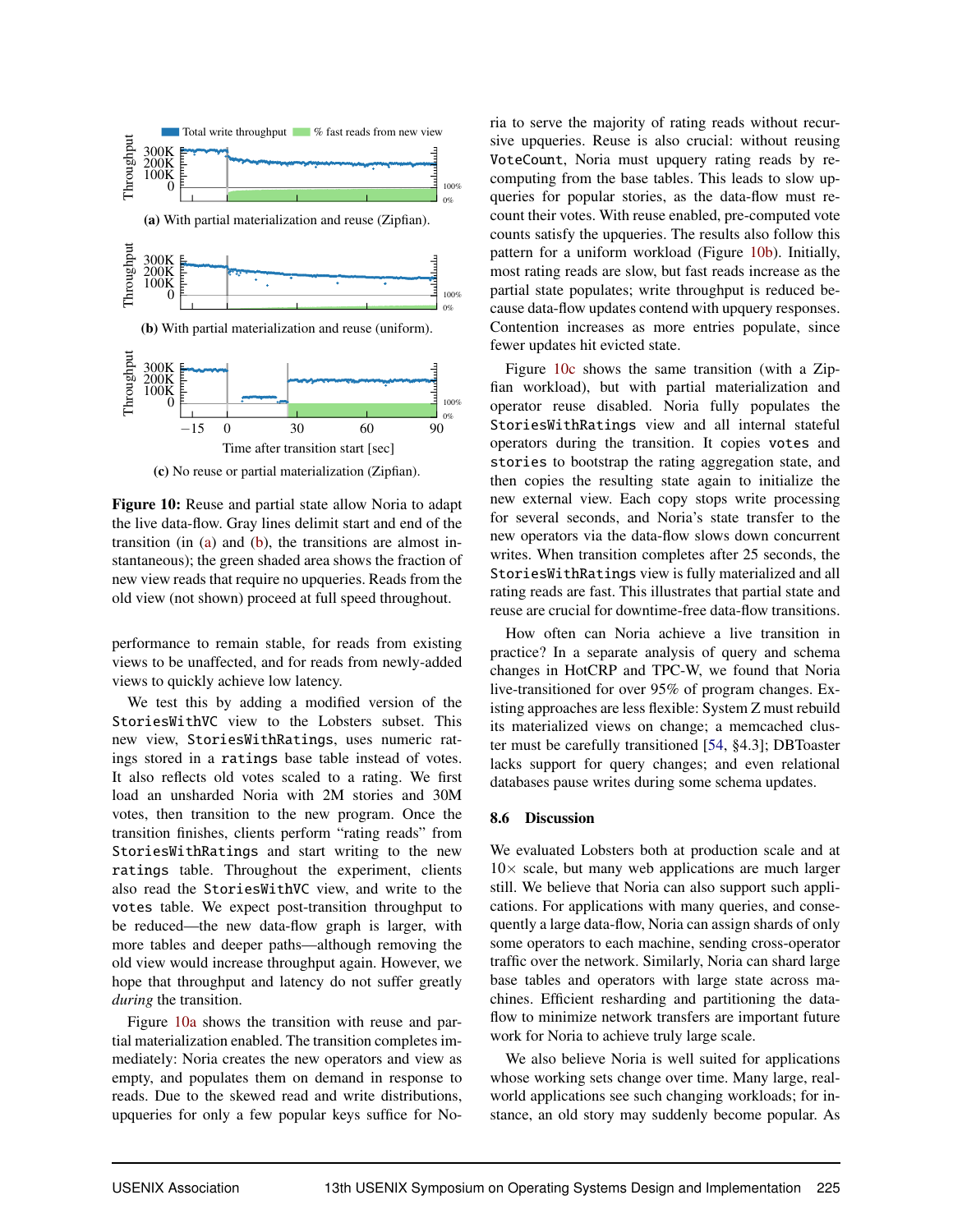clients request such items, Noria's upqueries bring them into the working set, making subsequent reads fast.

## 9 Related work

Noria builds on considerable related work.

Data-flow systems excel at data-parallel computing [36, 51], including on streams, but cannot serve web applications directly. They only achieve low-latency incremental updates at the expense of windowed state (and incomplete results) or by keeping full state in memory. Noria's partially-stateful data-flow lifts this restriction. A few data-flow systems can reuse operators automatically: for example, Nectar [28] detects similar subexpressions in DryadLINQ programs, similar to Noria's automated operator reuse, using DryadLINQ-specific merge and rewrite rules. Support for dynamic changes to a running data-flow is more common: CIEL [52] dynamically extends batch-processing data-flows, as does Ray [58] for stateful "actor" operators' state transitions in reinforcement learning applications. Noria dynamically changes long-running, low-latency streaming computations by modifying the data-flow; unlike existing streaming dataflow systems like Naiad [51] or Spark Streaming [76], it has no need for a restart or recovery from a checkpoint.

Stream processing systems [3, 11, 39, 71, 76] often use data-flow, but usually have windowed state and static queries that process only new records. STREAM [6] identifies opportunities for operator reuse among static queries; Noria achieves similar reuse for dynamic queries. S-Store [47] lacks Noria's partial materialization and state reuse, but combines a classic database with a stream processing system using trigger-based view maintenance. S-Store enables transactional processing, a future goal for Noria.

Database materialized views [29, 41] were devised to cache expensive analytical query results. Commercial databases' materialized view support [1] is limited [49, 63] and views must usually be rebuilt on change. However, there is considerable research on incremental view maintenance in databases [30, 40, 41, 70, 77, 81]. Noria builds upon ideas from this work, but applies them in the context of a concurrent, stateful data-flow system for web applications. This requires efficient fine-grained access to views, solutions to new coordination problems and concurrency races, as well as inexpensive long-term adaptation as view definitions change. DBToaster [2, 53] supports incremental view maintenance under high write loads with generated recursive delta query implementations. Noria sees lower single-threaded performance, but supports parallel processing and changing queries; adding native-code generation to Noria might further improve its performance, but would complicate operator reuse. Pequod [37] and DBProxy [4] support partial materialization in response to client demand, although Pequod is limited to static queries, and unlike Noria, neither shares state nor processing across queries.

The problem of detecting shared subexpressions (§5.1) is a multi-query optimization (MQO) problem [21, 59, 78]. MQO tries to maximize sharing across a batch of expressions, with the freedom to rewrite any expression to suit the others. Like joint query processing systems [10, 25, 31], Noria faces the more restricted problem of mutating *new* expressions to increase their opportunity to share *existing* expressions in the data-flow.

A wide array of tools deal with websites' query and schema transitions [9, 23, 26, 56, 65]. Like Noria, they aim to transition backend stores without interruption in client service, but they require developers to manually configure complex "ghost tables" or binlogfollowing triggers. Base table schema changes increase complexity further [73]. Noria handles query changes transparently, and efficiently applies common base table schema changes by supporting many concurrent base table schemas. Most of its data-flow transitions are live for reads and writes without added complexity.

Finally, some open-source systems have experimented with flexible query and schema changes. Apache Kafka [5] achieves some flexibility in query and schema changes as used by the New York Times [68], and similar ideas were proposed as an extension proposal for Samza [38]. To our knowledge, however, no prior system achieves the performance and flexibility of Noria.

#### 10 Conclusions

Noria is a web application backend that delivers high performance while allowing for simplified application logic. Partially-stateful data-flow is essential to achieving this goal: it allows fast reads, restricts Noria's memory footprint to state that is actually used, and enables live changes to the data-flow. In future work, we plan to add more flexible sharding, range indexes, and better eviction strategies.

Noria is open-source software and available at:

<https://pdos.csail.mit.edu/noria>

#### Acknowledgements

We thank Joana da Trindade and Nikhil Benesch for contributions to our implementation, as well as Frank McSherry for assisting with implementation and tuning of the differential dataflow benchmark. Jon Howell provided helpful feedback that much improved the paper, as did Ionel Gog, Frank McSherry, David DeWitt, Sam Madden, Amy Ousterhout, Tej Chajed, Anish Athalye, and the PDOS and Database groups at MIT. We are also grateful to the helpful comments we received from our anonymous reviewers, as well as from Wyatt Lloyd, our shepherd. This work was funded through NSF awards CSR-1301934, CSR-1704172, and CSR-1704376.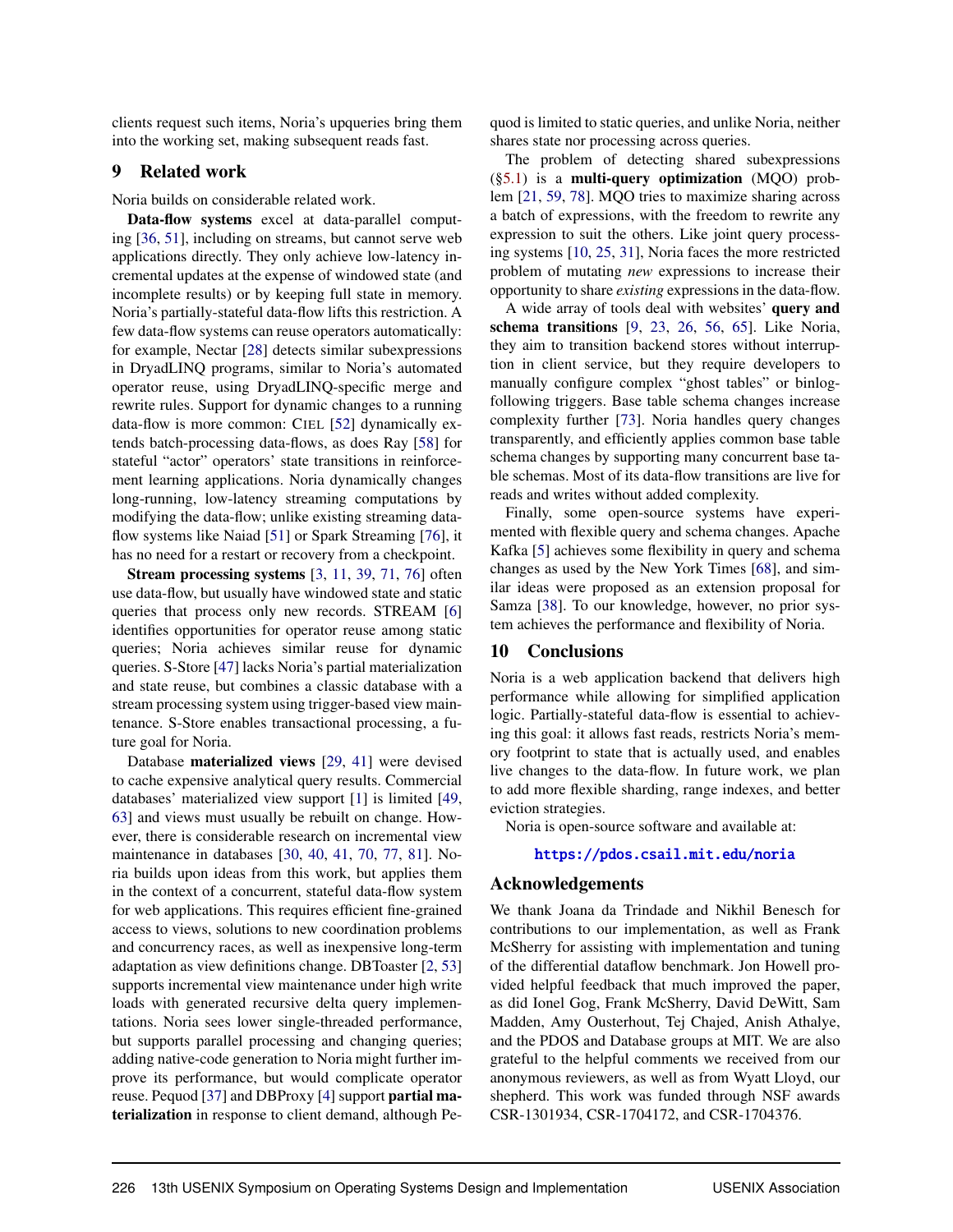## References

- [1] Sanjay Agrawal, Surajit Chaudhuri, and Vivek R. Narasayya. "Automated Selection of Materialized Views and Indexes in SQL Databases". In: *Proceedings of the 26th International Conference on Very Large Data Bases (VLDB)*. Cairo, Egypt, Sept. 2000, pages 496–505.
- [2] Yanif Ahmad, Oliver Kennedy, Christoph Koch, and Milos Nikolic. "DBToaster: Higher-order Delta Processing for Dynamic, Frequently Fresh Views". In: *Proceedings of the VLDB Endowment* 5.10 (June 2012), pages 968–979.
- [3] Tyler Akidau, Alex Balikov, Kaya Bekiroğlu, Slava Chernyak, Josh Haberman, Reuven Lax, Sam McVeety, Daniel Mills, Paul Nordstrom, and Sam Whittle. "MillWheel: Fault-tolerant Stream Processing at Internet Scale". In: *Proceedings of the VLDB Endowment* 6.11 (Aug. 2013), pages 1033–1044.
- [4] Khalil Amiri, Sanghyun Park, Renu Tewari, and Sriram Padmanabhan. "DBProxy: a dynamic data cache for web applications". In: *Proceedings of the 19th International Conference on Data Engineering (ICDE)*. Mar. 2003, pages 821–831.
- [5] Apache Software Foundation. *Apache Kafka: a distributed streaming platform*. URL: [http : / /](http://kafka.apache.org/) [kafka.apache.org/](http://kafka.apache.org/) (visited on 09/14/2017).
- [6] Arvind Arasu, Brian Babcock, Shivnath Babu, John Cieslewicz, Mayur Datar, Keith Ito, Rajeev Motwani, Utkarsh Srivastava, and Jennifer Widom. "STREAM: The Stanford Data Stream Management System". In: *Data Stream Management: Processing High-Speed Data Streams*. Edited by Minos Garofalakis, Johannes Gehrke, and Rajeev Rastogi. Berlin/Heidelberg, Germany: Springer, 2016, pages 317–336.
- [7] Doug Beaver, Sanjeev Kumar, Harry C. Li, Jason Sobel, and Peter Vajgel. "Finding a Needle in Haystack: Facebook's Photo Storage". In: *Proceedings of the 9th USENIX Conference on Operating Systems Design and Implementation (OSDI)*. Vancouver, British Columbia, Canada, Oct. 2010, pages 1–8.
- [8] Nathan Bronson, Zach Amsden, George Cabrera, Prasad Chakka, Peter Dimov, Hui Ding, Jack Ferris, Anthony Giardullo, Sachin Kulkarni, Harry Li, Mark Marchukov, Dmitri Petrov, Lovro Puzar,

Yee Jiun Song, and Venkat Venkataramani. "TAO: Facebook's Distributed Data Store for the Social Graph". In: *Proceedings of the USENIX Annual Technical Conference*. San Jose, California, USA, June 2013, pages 49–60.

- [9] Mark Callaghan. *Online Schema Change for MySQL*. URL: [https://www.facebook.com/](https://www.facebook.com/note.php?note_id=430801045932) [note.php?note\\_id=430801045932](https://www.facebook.com/note.php?note_id=430801045932) (visited on 02/01/2017).
- [10] George Candea, Neoklis Polyzotis, and Radek Vingralek. "A Scalable, Predictable Join Operator for Highly Concurrent Data Warehouses". In: *Proceedings of the VLDB Endowment* 2.1 (Aug. 2009), pages 277–288.
- [11] Paris Carbone, Stephan Ewen, Seif Haridi, Asterios Katsifodimos, Volker Markl, and Kostas Tzoumas. "Apache Flink: Stream and batch processing in a single engine". In: *IEEE Data Engineering* 38.4 (Dec. 2015).
- [12] Fay Chang, Jeffrey Dean, Sanjay Ghemawat, Wilson C. Hsieh, Deborah A. Wallach, Mike Burrows, Tushar Chandra, Andrew Fikes, and Robert E. Gruber. "Bigtable: A Distributed Storage System for Structured Data". In: *Proceedings of the 7 th USENIX Symposium on Operating System Design and Implementation (OSDI)*. Seattle, Washington, USA, Nov. 2006.
- [13] Guogiang Jerry Chen, Janet L. Wiener, Shridhar Iyer, Anshul Jaiswal, Ran Lei, Nikhil Simha, Wei Wang, Kevin Wilfong, Tim Williamson, and Serhat Yilmaz. "Realtime Data Processing at Facebook". In: *Proceedings of the 2016 SIG-MOD International Conference on Management of Data*. San Francisco, California, USA, 2016, pages 1087–1098.
- [14] CockroachDB. *Structured data encoding in CockroachDB SQL*. Jan. 2018. URL: [https : / /](https://github.com/cockroachdb/cockroach/blob/master/docs/tech-notes/encoding.md) [github . com / cockroachdb / cockroach /](https://github.com/cockroachdb/cockroach/blob/master/docs/tech-notes/encoding.md) [blob/master/docs/tech-notes/encoding.](https://github.com/cockroachdb/cockroach/blob/master/docs/tech-notes/encoding.md) [md](https://github.com/cockroachdb/cockroach/blob/master/docs/tech-notes/encoding.md) (visited on 04/20/2018).
- [15] Brian F. Cooper, Raghu Ramakrishnan, Utkarsh Srivastava, Adam Silberstein, Philip Bohannon, Hans-Arno Jacobsen, Nick Puz, Daniel Weaver, and Ramana Yerneni. "PNUTS: Yahoo!'s Hosted Data Serving Platform". In: *Proceedings of the VLDB Endowment* 1.2 (Aug. 2008), pages 1277– 1288.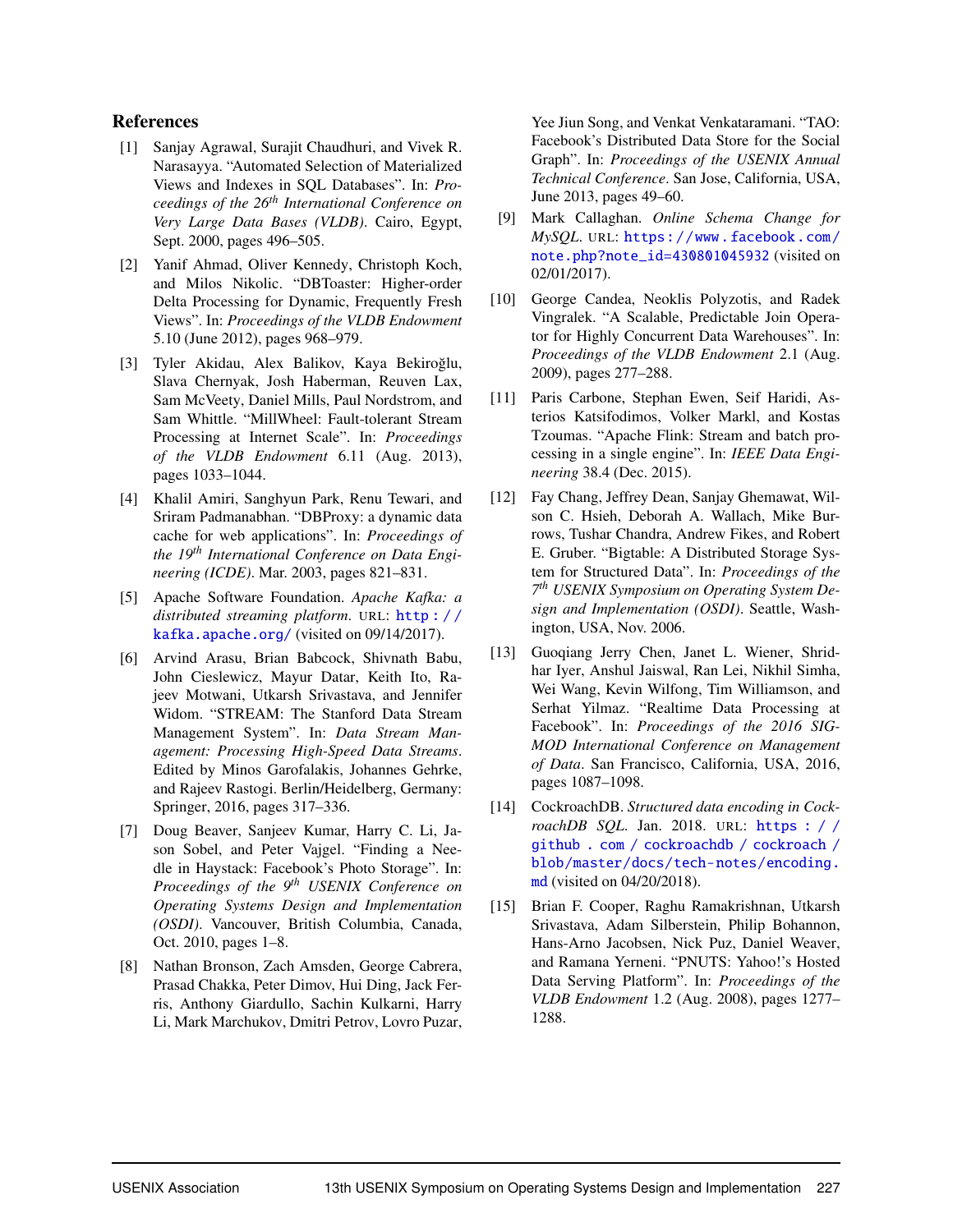- [16] James C. Corbett, Jeffrey Dean, Michael Epstein, Andrew Fikes, Christopher Frost, J. J. Furman, Sanjay Ghemawat, Andrey Gubarev, Christopher Heiser, Peter Hochschild, Wilson Hsieh, Sebastian Kanthak, Eugene Kogan, Hongyi Li, Alexander Lloyd, Sergey Melnik, David Mwaura, David Nagle, Sean Quinlan, Rajesh Rao, Lindsay Rolig, Yasushi Saito, Michal Szymaniak, Christopher Taylor, Ruth Wang, and Dale Woodford. "Spanner: Google's Globally Distributed Database". In: *ACM Transactions on Computer Systems* 31.3 (Aug. 2013), 8:1–8:22.
- [17] Carlo A. Curino, Letizia Tanca, Hyun J. Moon, and Carlo Zaniolo. "Schema Evolution in Wikipedia: toward a Web Information System Benchmark". In: *Proceedings of the International Conference on Enterprise Information Systems (ICEIS)*. June 2008.
- [18] Databricks, Inc. *Structured Streaming in Production – Recover after changes in a streaming query*. URL: [https : / / docs . databricks . com /](https://docs.databricks.com/spark/latest/structured-streaming/production.html#recover-after-changes-in-a-streaming-query) [spark / latest / structured - streaming /](https://docs.databricks.com/spark/latest/structured-streaming/production.html#recover-after-changes-in-a-streaming-query) [production . html # recover - after](https://docs.databricks.com/spark/latest/structured-streaming/production.html#recover-after-changes-in-a-streaming-query)  [changes-in-a-streaming-query](https://docs.databricks.com/spark/latest/structured-streaming/production.html#recover-after-changes-in-a-streaming-query) (visited on 09/06/2018).
- [19] Giuseppe DeCandia, Deniz Hastorun, Madan Jampani, Gunavardhan Kakulapati, Avinash Lakshman, Alex Pilchin, Swaminathan Sivasubramanian, Peter Vosshall, and Werner Vogels. "Dynamo: Amazon's Highly Available Key-value Store". In: *Proceedings of 21st ACM SIGOPS Symposium on Operating Systems Principles (SOSP)*. Stevenson, Washington, USA, Oct. 2007, pages 205–220.
- [20] Dror G. Feitelson, Eitan Frachtenberg, and Kent L. Beck. "Development and Deployment at Facebook". In: *IEEE Internet Computing* 17.4 (July 2013), pages 8–17.
- [21] Sheldon Finkelstein. "Common Expression Analysis in Database Applications". In: *Proceedings of the 1982 ACM SIGMOD International Conference on Management of Data*. Orlando, Florida, USA, June 1982, pages 235–245.
- [22] Django Software Foundation. *Django: The Web framework for perfectionists with deadlines*. Mar. 2018. URL: https : //www.djangoproject. [com/](https://www.djangoproject.com/) (visited on 03/20/2018).
- [23] Matt Freels. *TableMigrator*. URL: [https : / /](https://github.com/freels/table_migrator) [github . com / freels / table \\_ migrator](https://github.com/freels/table_migrator) (visited on 02/01/2017).
- [24] Sanjay Ghemawat, Howard Gobioff, and Shun-Tak Leung. "The Google File System". In: *Proceedings of the 19th ACM Symposium on Operating Systems Principles (SOSP)*. Bolton Landing, NY, USA, Oct. 2003, pages 29–43.
- [25] Georgios Giannikis, Gustavo Alonso, and Donald Kossmann. "SharedDB: Killing One Thousand Queries with One Stone". In: *Proceedings of the VLDB Endowment* 5.6 (Feb. 2012), pages 526– 537.
- [26] GitHub, Inc. *gh-ost: GitHub's online schema migration for MySQL*. URL: [https : / / github .](https://github.com/github/gh-ost) [com/github/gh-ost](https://github.com/github/gh-ost) (visited on 02/01/2017).
- [27] Jon Gjengset. *evmap: A lock-free, eventually consistent, concurrent multi-value map*. URL: [https:](https://github.com/jonhoo/rust-evmap) [//github.com/jonhoo/rust- evmap](https://github.com/jonhoo/rust-evmap) (visited on 09/13/2018).
- [28] Pradeep Kumar Gunda, Lenin Ravindranath, Chandramohan A. Thekkath, Yuan Yu, and Li Zhuang. "Nectar: Automatic Management of Data and Computation in Datacenters". In: *Proceedings of the 9th USENIX Conference on Operating Systems Design and Implementation (OSDI)*. Vancouver, British Columbia, Canada, 2010, pages 75– 88.
- [29] Himanshu Gupta and Inderpal Singh Mumick. "Selection of views to materialize in a data warehouse". In: *IEEE Transactions on Knowledge and Data Engineering* 17.1 (Jan. 2005), pages 24–43.
- [30] Himanshu Gupta and Inderpal Singh Mumick. "Incremental Maintenance of Aggregate and Outerjoin Expressions". In: *Information Systems* 31.6 (Sept. 2006), pages 435–464.
- [31] Stavros Harizopoulos, Vladislav Shkapenyuk, and Anastassia Ailamaki. "QPipe: A Simultaneously Pipelined Relational Query Engine". In: *Proceedings of the 2005 ACM SIGMOD International Conference on Management of Data*. Baltimore, Maryland, USA, June 2005, pages 383–394.
- [32] Peter Bhat Harkins. *Lobste.rs access pattern statistics for research purposes*. Mar. 2018. URL: [https : / / lobste . rs / s / cqnzl5 / lobste \\_](https://lobste.rs/s/cqnzl5/lobste_rs_access_pattern_statistics_for#c_hj0r1b) [rs \\_ access \\_ pattern \\_ statistics \\_ for # c \\_](https://lobste.rs/s/cqnzl5/lobste_rs_access_pattern_statistics_for#c_hj0r1b) [hj0r1b](https://lobste.rs/s/cqnzl5/lobste_rs_access_pattern_statistics_for#c_hj0r1b) (visited on 03/12/2018).
- [33] Peter Bhat Harkins. replying\_comments *view in Lobsters*. Feb. 2018. URL: [https :](https://github.com/lobsters/lobsters/blob/640f2cdca10cc737aa627dbdf0bbe398b81b497f/db/views/replying_comments_v06.sql) [//github.com/lobsters/lobsters/blob/](https://github.com/lobsters/lobsters/blob/640f2cdca10cc737aa627dbdf0bbe398b81b497f/db/views/replying_comments_v06.sql) [640f2cdca10cc737aa627dbdf0bbe398b81b497](https://github.com/lobsters/lobsters/blob/640f2cdca10cc737aa627dbdf0bbe398b81b497f/db/views/replying_comments_v06.sql)f/ [db / views / replying \\_ comments \\_ v06 . sql](https://github.com/lobsters/lobsters/blob/640f2cdca10cc737aa627dbdf0bbe398b81b497f/db/views/replying_comments_v06.sql) (visited on 04/20/2018).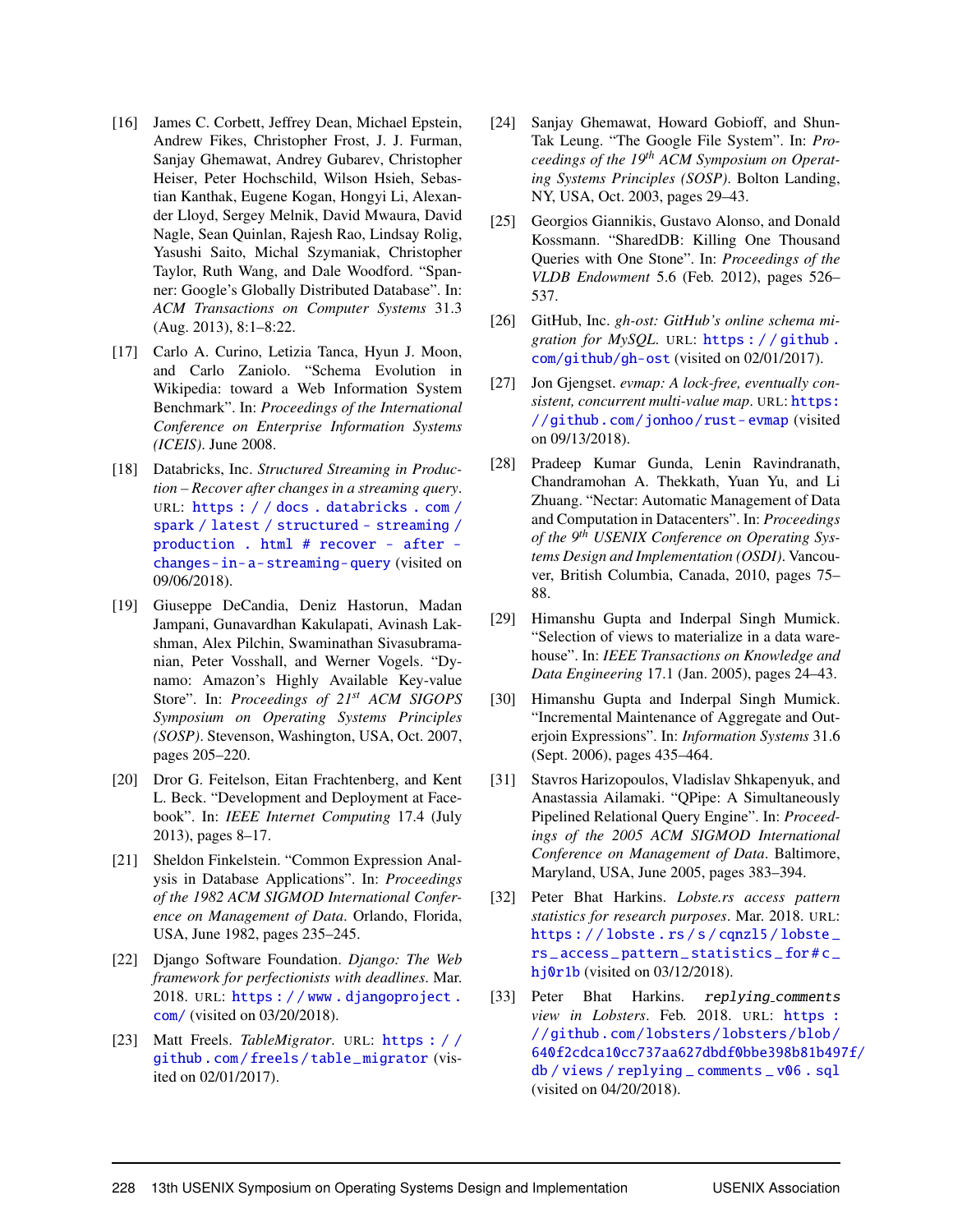- [34] Patrick Hunt, Mahadev Konar, Flavio Paiva Junqueira, and Benjamin Reed. "ZooKeeper: Waitfree Coordination for Internet-scale Systems". In: *Proceedings of the USENIX Annual Technical Conference*. Boston, Massachusetts, USA, June 2010, pages 149–158.
- [35] Michael Isard and Martín Abadi. "Falkirk Wheel: Rollback Recovery for Dataflow Systems". In: *CoRR* abs/1503.08877 (2015).
- [36] Michael Isard, Mihai Budiu, Yuan Yu, Andrew Birrell, and Dennis Fetterly. "Dryad: Distributed Data-parallel Programs from Sequential Building Blocks". In: *Proceedings of the 2nd ACM SIGOPS European Conference on Computer Systems (EuroSys)*. Lisbon, Portugal, Mar. 2007, pages 59–72.
- [37] Bryan Kate, Eddie Kohler, Michael S. Kester, Neha Narula, Yandong Mao, and Robert Morris. "Easy Freshness with Pequod Cache Joins". In: *Proceedings of the 11th USENIX Symposium on Networked Systems Design and Implementation (NSDI)*. Seattle, Washington, USA, Apr. 2014, pages 415–428.
- [38] Martin Kleppmann. *Turning the database insideout with Apache Samza*. Mar. 2015. URL: [https:](https://martin.kleppmann.com/2015/03/04/turning-the-database-inside-out.html) [/ / martin . kleppmann . com / 2015 / 03 / 04 /](https://martin.kleppmann.com/2015/03/04/turning-the-database-inside-out.html) turning-the-database-inside-out.html (visited on 05/09/2016).
- [39] Sanjeev Kulkarni, Nikunj Bhagat, Maosong Fu, Vikas Kedigehalli, Christopher Kellogg, Sailesh Mittal, Jignesh M. Patel, Karthik Ramasamy, and Siddarth Taneja. "Twitter Heron: Stream Processing at Scale". In: *Proceedings of the 2015 ACM SIGMOD International Conference on Management of Data*. Melbourne, Victoria, Australia, May 2015, pages 239–250.
- [40] Per-Åke Larson and Jingren Zhou. "Efficient Maintenance of Materialized Outer-Join Views". In: *Proceedings of the 23rd International Conference on Data Engineering (ICDE)*. Apr. 2007, pages 56–65.
- [41] Ki Yong Lee and Myoung Ho Kim. "Optimizing the Incremental Maintenance of Multiple Join Views". In: *Proceedings of the 8th ACM International Workshop on Data Warehousing and OLAP (DOLAP)*. Bremen, Germany, Nov. 2005, pages 107–113.
- [42] Lobsters Developers. *Lobsters Database Schema (schema.rb)*. Apr. 2018. URL: [https : / /](https://github.com/lobsters/lobsters/blob/93fe0fdd74028cf678134d6d112ae084d8fdd928/db/schema.rb#L145-L148) [github . com / lobsters / lobsters / blob /](https://github.com/lobsters/lobsters/blob/93fe0fdd74028cf678134d6d112ae084d8fdd928/db/schema.rb#L145-L148) [93fe0fdd74028cf678134d6d112ae084d8fdd92](https://github.com/lobsters/lobsters/blob/93fe0fdd74028cf678134d6d112ae084d8fdd928/db/schema.rb#L145-L148)8/

db / schema . rb  $#$  L145 - L148 (visited on 04/23/2018).

- [43] Lobsters Developers. *Lobsters News Aggregator*. Mar. 2018. URL: <https://lobste.rs> (visited on 03/02/2018).
- [44] Frank McSherry. *Differential Dataflow in Rust*. URL: [https : / / crates . io / crates /](https://crates.io/crates/differential-dataflow) [differential - dataflow](https://crates.io/crates/differential-dataflow) (visited on 01/15/2017).
- [45] Frank McSherry. *Throughput and Latency in Differential Dataflow: open-loop measurements*. Aug. 2017. URL: [https : / / github . com /](https://github.com/frankmcsherry/blog/blob/master/posts/2017-07-24.md#addendum-open-loop-measurements-2017-08-14) [frankmcsherry/blog/blob/master/posts/](https://github.com/frankmcsherry/blog/blob/master/posts/2017-07-24.md#addendum-open-loop-measurements-2017-08-14)  $2017 - 07 - 24$ . md # addendum - open - loop [measurements - 2017 - 08 - 14](https://github.com/frankmcsherry/blog/blob/master/posts/2017-07-24.md#addendum-open-loop-measurements-2017-08-14) (visited on 04/13/2018).
- [46] Frank McSherry, Derek G. Murray, Rebecca Isaacs, and Michael Isard. "Differential dataflow". In: *Proceedings of the 6th Biennial Conference on Innovative Data Systems Research (CIDR)*. Asilomar, California, USA, Jan. 2013.
- [47] John Meehan, Nesime Tatbul, Stan Zdonik, Cansu Aslantas, Ugur Cetintemel, Jiang Du, Tim Kraska, Samuel Madden, David Maier, Andrew Pavlo, Michael Stonebraker, Kristin Tufte, and Hao Wang. "S-Store: Streaming Meets Transaction Processing". In: *Proceedings of the VLDB Endowment* 8.13 (Sept. 2015), pages 2134–2145.
- [48] Jhonny Mertz and Ingrid Nunes. "Understanding Application-Level Caching in Web Applications: A Comprehensive Introduction and Survey of State-of-the-Art Approaches". In: *ACM Computing Surveys* 50.6 (Nov. 2017), 98:1–98:34.
- [49] Microsoft, Inc. *Create Indexed Views Additional Requirements*. SQL Server Documentation. URL: [https://docs.microsoft.com/en-us/sql/](https://docs.microsoft.com/en-us/sql/relational-databases/views/create-indexed-views#additional-requirements) [relational - databases / views / create](https://docs.microsoft.com/en-us/sql/relational-databases/views/create-indexed-views#additional-requirements)  [indexed- views#additional- requirements](https://docs.microsoft.com/en-us/sql/relational-databases/views/create-indexed-views#additional-requirements) (visited on 04/16/2017).
- [50] Subramanian Muralidhar, Wyatt Lloyd, Sabyasachi Roy, Cory Hill, Ernest Lin, Weiwen Liu, Satadru Pan, Shiva Shankar, Viswanath Sivakumar, Linpeng Tang, and Sanjeev Kumar. "f4: Facebook's Warm BLOB Storage System". In: *Proceedings of the 11th USENIX Conference on Operating Systems Design and Implementation (OSDI)*. Broomfield, Colorado, USA, Oct. 2014, pages 383–398.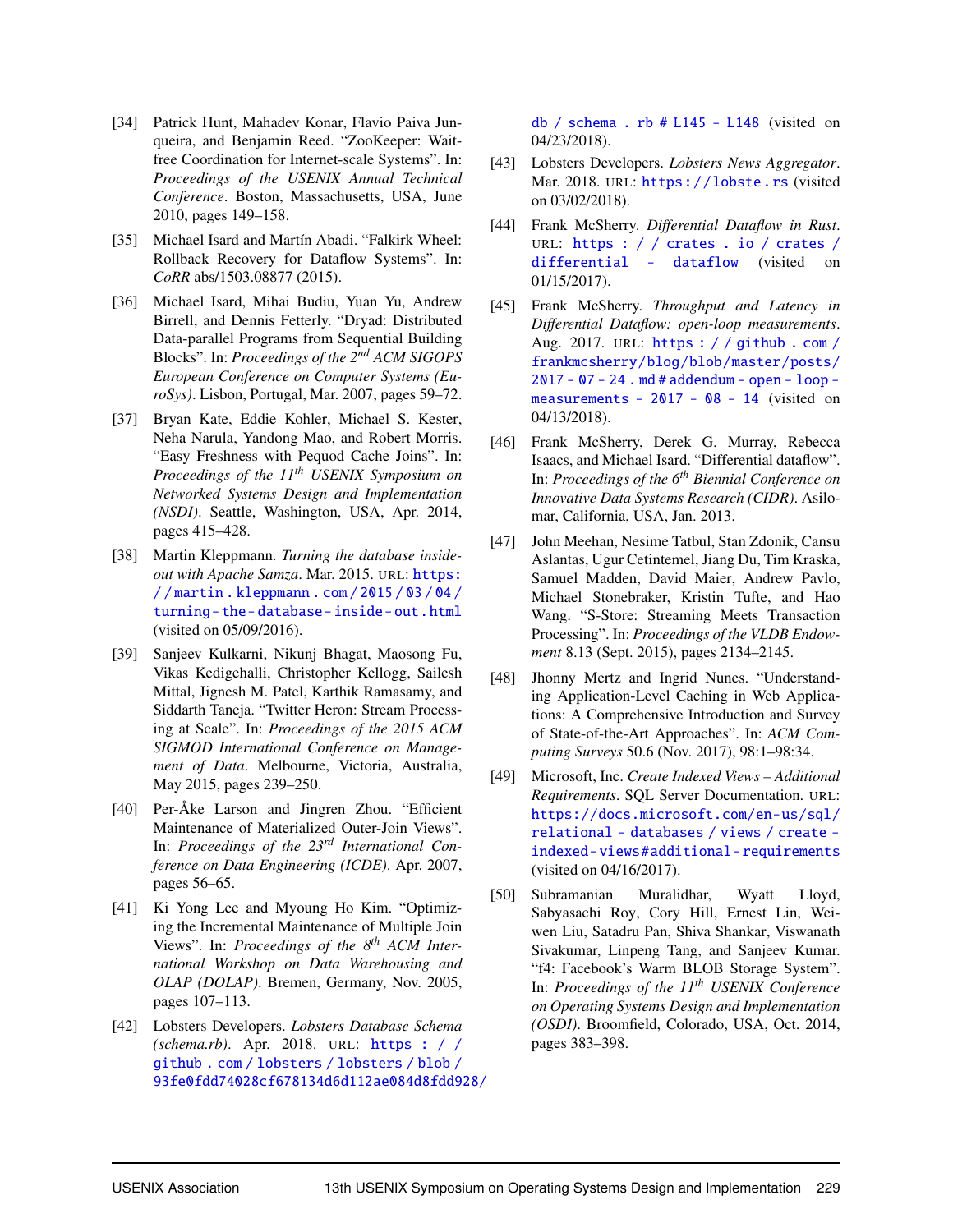- [51] Derek G. Murray, Frank McSherry, Rebecca Isaacs, Michael Isard, Paul Barham, and Martín Abadi. In: *Proceedings of the 24th ACM Symposium on Operating Systems Principles (SOSP)*. Farmington, Pennsylvania, USA, Nov. 2013, pages 439–455.
- [52] Derek G. Murray, Malte Schwarzkopf, Christopher Smowton, Steven Smith, Anil Madhavapeddy, and Steven Hand. "CIEL: a universal execution engine for distributed data-flow computing". In: *Proceedings of the 8th USENIX Symposium on Networked System Design and Implementation (NSDI)*. Boston, Massachusetts, USA, Mar. 2011, pages 113–126.
- [53] Milos Nikolic, Mohammad Dashti, and Christoph Koch. "How to Win a Hot Dog Eating Contest: Distributed Incremental View Maintenance with Batch Updates". In: *Proceedings of the 2016 ACM SIGMOD International Conference on Management of Data (SIGMOD)*. San Francisco, California, USA, 2016, pages 511–526.
- [54] Rajesh Nishtala, Hans Fugal, Steven Grimm, Marc Kwiatkowski, Herman Lee, Harry C. Li, Ryan McElroy, Mike Paleczny, Daniel Peek, Paul Saab, David Stafford, Tony Tung, and Venkateshwaran Venkataramani. "Scaling Memcache at Facebook". In: *Proceedings of the 10th USENIX Conference on Networked Systems Design and Implementation (NSDI)*. Lombard, Illinois, USA, Apr. 2013, pages 385–398.
- [55] Oracle Corp. *MySQL Connector/Python Developer Guide*. URL: [https://dev.mysql.com/](https://dev.mysql.com/doc/connector-python/en/connector-python-api-mysqlcursorprepared.html) [doc / connector - python / en / connector](https://dev.mysql.com/doc/connector-python/en/connector-python-api-mysqlcursorprepared.html)  [python - api - mysqlcursorprepared . html](https://dev.mysql.com/doc/connector-python/en/connector-python-api-mysqlcursorprepared.html) (visited on 09/05/2018).
- [56] Percona LLC. *pt-online-schema-change*. URL: [https://www.percona.com/doc/percona](https://www.percona.com/doc/percona-toolkit/2.2/pt-online-schema-change.html)[toolkit/2.2/pt- online- schema- change.](https://www.percona.com/doc/percona-toolkit/2.2/pt-online-schema-change.html) [html](https://www.percona.com/doc/percona-toolkit/2.2/pt-online-schema-change.html) (visited on 02/01/2017).
- [57] Dan R. K. Ports, Austin T. Clements, Irene Zhang, Samuel Madden, and Barbara Liskov. "Transactional Consistency and Automatic Management in an Application Data Cache". In: *Proceedings of the 9th USENIX Conference on Operating Systems Design and Implementation (OSDI)*. Vancouver, British Columbia, Canada, 2010, pages 279–292.
- [58] "Ray: A Distributed Framework for Emerging AI Applications". In: *Proceedings of the 13th USENIX Symposium on Operating Systems Design and Implementation (OSDI)*. Carlsbad, California, USA, Oct. 2018.
- [59] Prasan Roy, S. Seshadri, S. Sudarshan, and Siddhesh Bhobe. "Efficient and Extensible Algorithms for Multi Query Optimization". In: *Proceedings of the 2000 ACM SIGMOD International Conference on Management of Data*. Dallas, Texas, USA, May 2000, pages 249–260.
- [60] Kenneth Salem, Kevin Beyer, Bruce Lindsay, and Roberta Cochrane. "How to Roll a Join: Asynchronous Incremental View Maintenance". In: *Proceedings of the 2000 ACM SIGMOD International Conference on Management of Data*. Dallas, Texas, USA, 2000, pages 129–140.
- [61] Tony Savor, Mitchell Douglas, Michael Gentili, Laurie Williams, Kent Beck, and Michael Stumm. "Continuous Deployment at Facebook and OANDA". In: *Proceedings of the 38th International Conference on Software Engineering (ICSE)*. Austin, Texas, USA, 2016, pages 21–30.
- [62] Bianca Schroeder, Adam Wierman, and Mor Harchol-Balter. "Open Versus Closed: A Cautionary Tale". In: *Proceedings of the 3rd USENIX Conference on Networked Systems Design and Implementation (NSDI)*. San Jose, California, USA, 2006, pages 239–252.
- [63] Jes Schultz Borland. *What You Can (and Can't) Do With Indexed Views*. Brent Ozar Unlimited Blog. URL: [https : / / www . brentozar . com /](https://www.brentozar.com/archive/2013/11/what-you-can-and-cant-do-with-indexed-views/) archive  $/ 2013 / 11 /$  what - you - can - and [cant - do - with - indexed - views/](https://www.brentozar.com/archive/2013/11/what-you-can-and-cant-do-with-indexed-views/) (visited on 04/16/2017).
- [64] Ziv Scully and Adam Chlipala. "A Program Optimization for Automatic Database Result Caching". In: *Proceedings of the 44th ACM SIG-PLAN Symposium on Principles of Programming Languages (POPL)*. Paris, France, 2017, pages 271–284.
- [65] SoundCloud Ltd. *Large Hadron Migrator*. URL: <https://github.com/soundcloud/lhm> (visited on 02/01/2017).
- [66] Facebook Open Source. *A persistent key-value store for fast storage environments*. Apr. 2018. URL: [http : / / rocksdb . org/](http://rocksdb.org/) (visited on 04/20/2018).
- [67] Facebook Open Source. *MyRocks data dictionary format*. Apr. 2018. URL: [https://github.com/](https://github.com/facebook/mysql-5.6/wiki/MyRocks-data-dictionary-format) [facebook/mysql-5.6/wiki/MyRocks-data](https://github.com/facebook/mysql-5.6/wiki/MyRocks-data-dictionary-format)[dictionary-format](https://github.com/facebook/mysql-5.6/wiki/MyRocks-data-dictionary-format) (visited on 04/20/2018).
- [68] Boerge Svingen. *Publishing with Apache Kafka at The New York Times*. Confluent, Inc. blog. Sept. 2017. URL: [https : / / www . confluent . io /](https://www.confluent.io/blog/publishing-apache-kafka-new-york-times/) [blog / publishing - apache - kafka - new](https://www.confluent.io/blog/publishing-apache-kafka-new-york-times/)  [york-times/](https://www.confluent.io/blog/publishing-apache-kafka-new-york-times/) (visited on 09/14/2017).